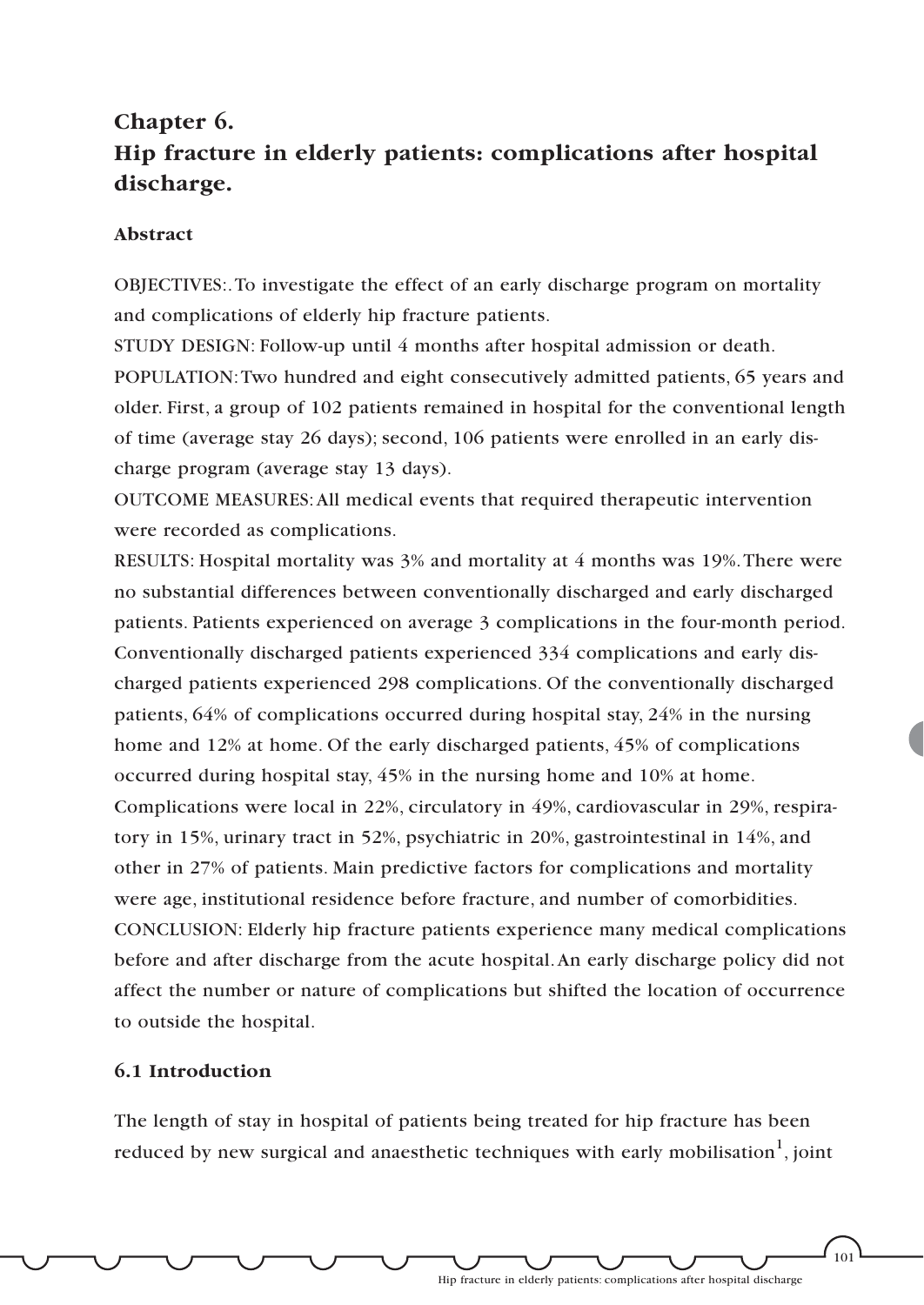orthopedic-geriatric rehabilitation<sup>2</sup> and rehabilitation at home or in geriatric rehabilitation centers.<sup>3</sup>

In most follow-up studies, the description of hip fracture complications is limited to the direct postoperative period in hospital. For longer follow-up periods, complications are usually only reported when they lead to re-admission to hospital, and the exact time period between discharge and the occurrence of complications is often not mentioned <sup>4-7</sup>. More complications occurring outside hospital are anticipated as numbers of frail hip fracture patients increases and the length of their hospitalization is reduced.We describe all the complications experienced by consecutive elderly hip fracture patients during a follow-up period of four months.We also assess the influence of an early discharge program on the location of occurrence.

### **6.2 Methods**

Between October 1996 and October 1998, we recruited consecutive patients, aged 65 years and older, who were admitted with a fresh hip fracture to a university hospital and a general hospital in Rotterdam, the Netherlands. Patients with a hip fracture because of metastatic cancer or multitrauma were excluded. Eighteen percent of the patients refused to participate.There were no clear differences in age and sex between participants (208 patients) and non-participants (46 patients). More nonparticipants lived at home before admission (85% versus 60%) but residence at 4 months or mortality did not differ from participants.Two groups of patients were consecutively included: first, a group of 102 patients who remained in hospital for the conventional length of time (average stay 26 days); second, 106 patients who were enrolled in an early discharge program (average stay 13 days). Patients underwent surgery within 1 to 2 days after hospital admission. Patient mobility was encouraged as soon as possible (1 to 2 days after surgery).All patients received thromboembolic prophylaxis unless contraindications were present.

The same investigator interviewed and evaluated all patients using a standard protocol at 1 week, 1 month and 4 months after admission to the hospital.After 4 months, no further recovery can be expected  $5,8,9$ . Furthermore, the mortality rate for the survivors becomes the same as the expected mortality rate for the population approximately three to eight months after injury.<sup>10,11</sup>

Information about comorbidity, type of fracture, surgery and length of stay was obtained from medical charts and health professionals. Function was assessed by the Rehabilitation Activities Profile.<sup>12</sup> All medical events that required nurse-physician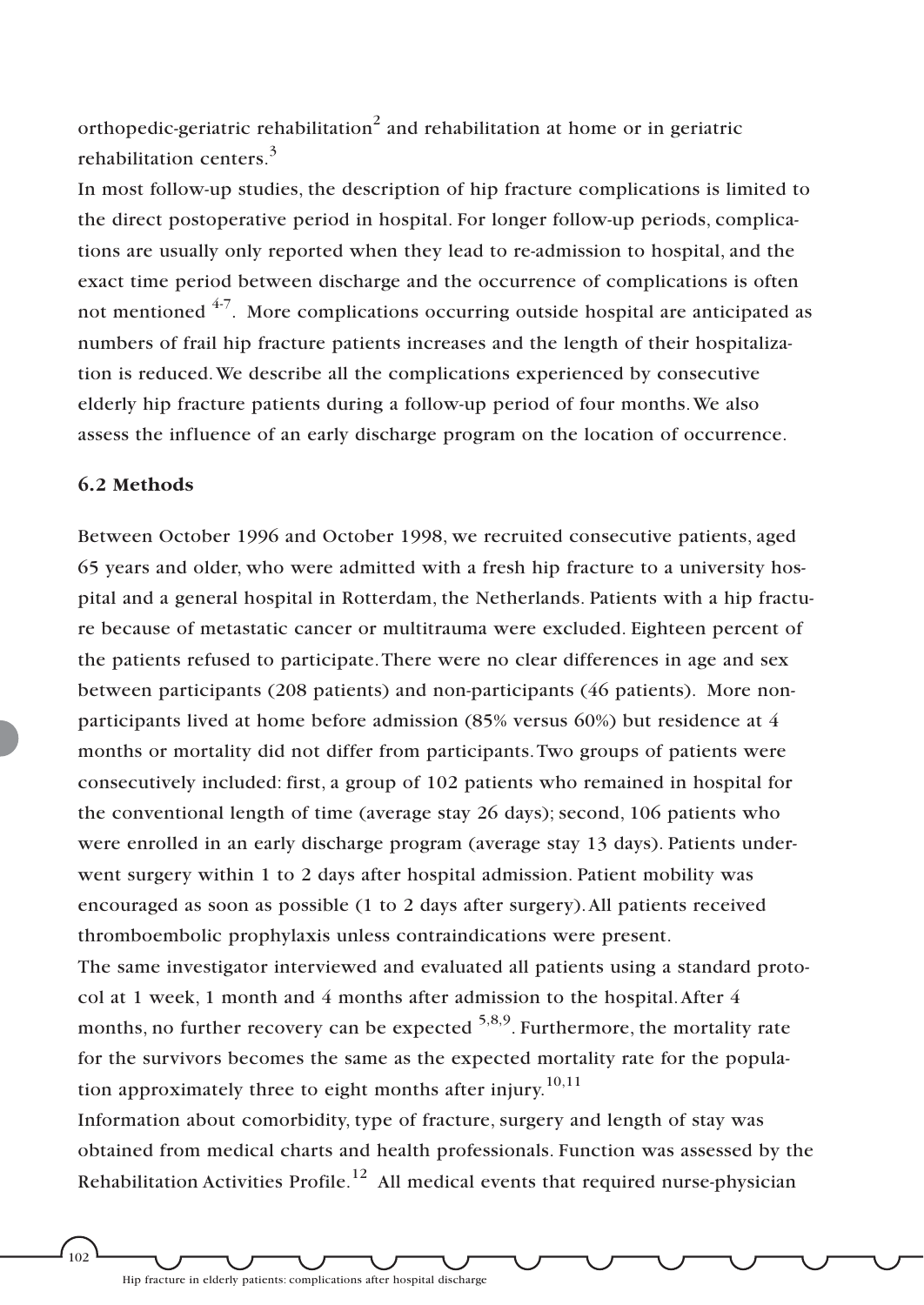monitoring or therapeutic intervention were recorded as complications. During their stay in hospital and in the nursing home, medical and nursing charts were examined for the occurrence of complications. If necessary, health professionals were asked for clarification. In case of discharge either to home or home for the elderly, general practitioners were approached by phone or letter.Also, patients and relatives were asked about the occurrence of complications.A 100% complete follow-up was thus accomplished.All complications were recorded using a predefined classification list. Complications were classified using a severity rating scale<sup>13</sup> that divides complications into 4 classes:

- Class A: complication requiring < 1 day of Nurse-Physician Monitoring (N-PM), without Therapeutic Intervention (TI), without evident Residual Functional Impairment (RFI);
- Class B: complication requiring TI and 1-7 days of N-PM, without RFI;
- Class C: complications requiring TI and 8-21 days of N-PM, without RFI;
- Class D: complication associated with RFI and requiring TI, regardless of duration of N-PM.

Comorbid conditions were only registered if patients had complaints, had used medication, or experienced a functional limitation as a consequence of these comorbidities at hospital admission. Univariable and multivariable Cox regression analyses were carried out using the following variables to determine potential risk factors for the occurrence of first complications and mortality: age, gender, early discharge versus conventional discharge, general hospital versus university hospital, residence in home for the elderly and nursing home before admission, number of comorbidities, diagnosis of dementia before admission, and functioning before admission (as assessed using the Rehabilitation Activities Profile). Potential risk factors were entered together in a multivariable model with subsequent stepwise deletion of factors with  $p > 0.20$ . Factors with  $p < 0.05$  were considered statistically significant. The calculated percentages of patients with complications were corrected for mortality. Statistical analysis was performed using SPSS (Chicago, IL).

### **6.3 Results**

### *Patient Characteristics*

Patients were of high mean age (83 years), predominantly female (79%), and a substantial proportion (41%) already lived in an institution before their hip fracture

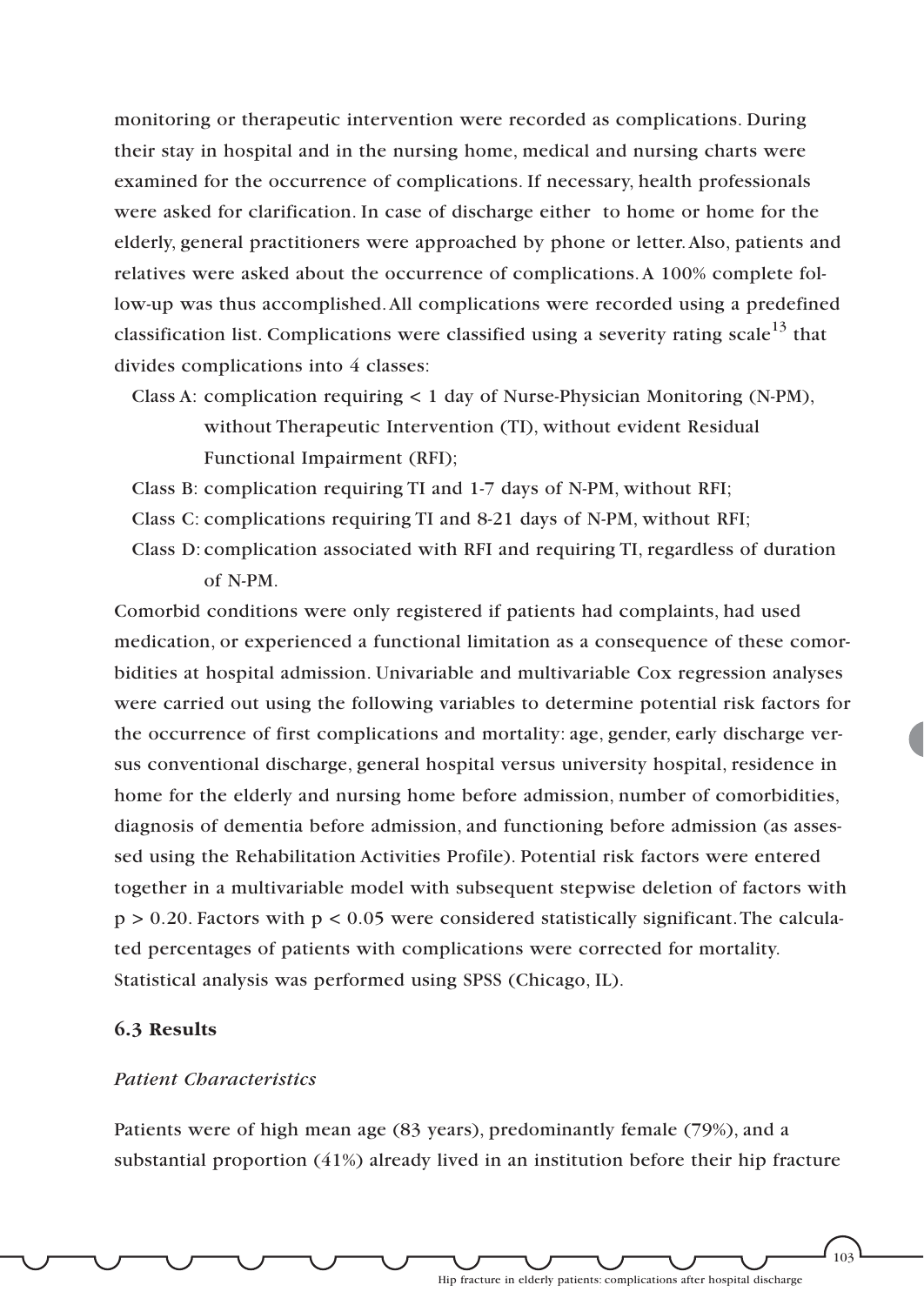### **Table 1.**

## **Patient characteristics and outcome. 208 patients admitted to hospital with hip fracture.**

| Variable                        | Conventional<br>Discharge | Early<br>Discharge | Total     |
|---------------------------------|---------------------------|--------------------|-----------|
|                                 | $N = 102$                 | $n = 106$          | $n = 208$ |
| Mean age years                  | 83                        | 84                 | 83        |
| median (25th-75th percentile)   | 83 (77-88)                | 84 (79-90)         | 84        |
| Percentage women                | 84%                       | 74%                | 79%       |
| Admitted from(%)                |                           |                    |           |
| own home                        | 58%                       | 61%                | 60%       |
| home for the elderly            | 27%                       | 25%                | 26%       |
| nursing home                    | 16%                       | 14%                | 15%       |
| Fracture type (%)               |                           |                    |           |
| cervical                        | 43%                       | 51%                | 47%       |
| trochanteric                    | 49%                       | 47%                | 48%       |
| subtrochanteric                 | 8%                        | 2%                 | 5%        |
| Operation type (%)              |                           |                    |           |
| hemiarthroplasty                | 25%                       | 29%                | 27%       |
| dynamic hip screw               | 19%                       | 23%                | 21%       |
| hansson pins                    | 13%                       | 12%                | 13%       |
| Gamma-nail                      | 37%                       | 20%                | 28%       |
| other                           | 4%                        | 11%                | 8%        |
| not operated                    | 3%                        | 5%                 | 4%        |
| Comorbidity (% of patients)     |                           |                    |           |
| cardiovascular                  | 45%                       | 44%                | 45%       |
| musculoskeletal                 | 42%                       | 41%                | 41%       |
| neuropsychiatric                | 38%                       | 30%                | 34%       |
| neurologic                      | 26%                       | 30%                | 28%       |
| respiratory                     | 16%                       | 8%                 | 12%       |
| metabolic and endocrine         | 16%                       | 17%                | 16%       |
| gastrointestinal                | 9%                        | 8%                 | 8%        |
| urogenital                      | 8%                        | 6%                 | 7%        |
| Number of comorbidities         |                           |                    |           |
| mean                            | 2,4                       | 2,2                | 2,3       |
| Days in hospital                |                           |                    |           |
| mean                            | 26                        | 13                 |           |
| median (25th-75th percentile)   | 18 (13-29)                | $11(9-15)$         |           |
| Discharged from hospital to (%) |                           |                    |           |
| died in hospital                | 6%                        | 0%                 |           |
| own home                        | 25%                       | 14%                |           |
| home for the elderly            | 17%                       | 9%                 |           |
| nursing home                    | 53%                       | 76%                |           |
| Residence at $4$ months $(\%)$  |                           |                    |           |
| died                            | 20%                       | 19%                |           |
| own home                        | 36%                       | 41%                |           |
| home for the elderly            | 17%                       | 14%                |           |
| nursing home                    | 28%                       | 26%                |           |
|                                 |                           |                    |           |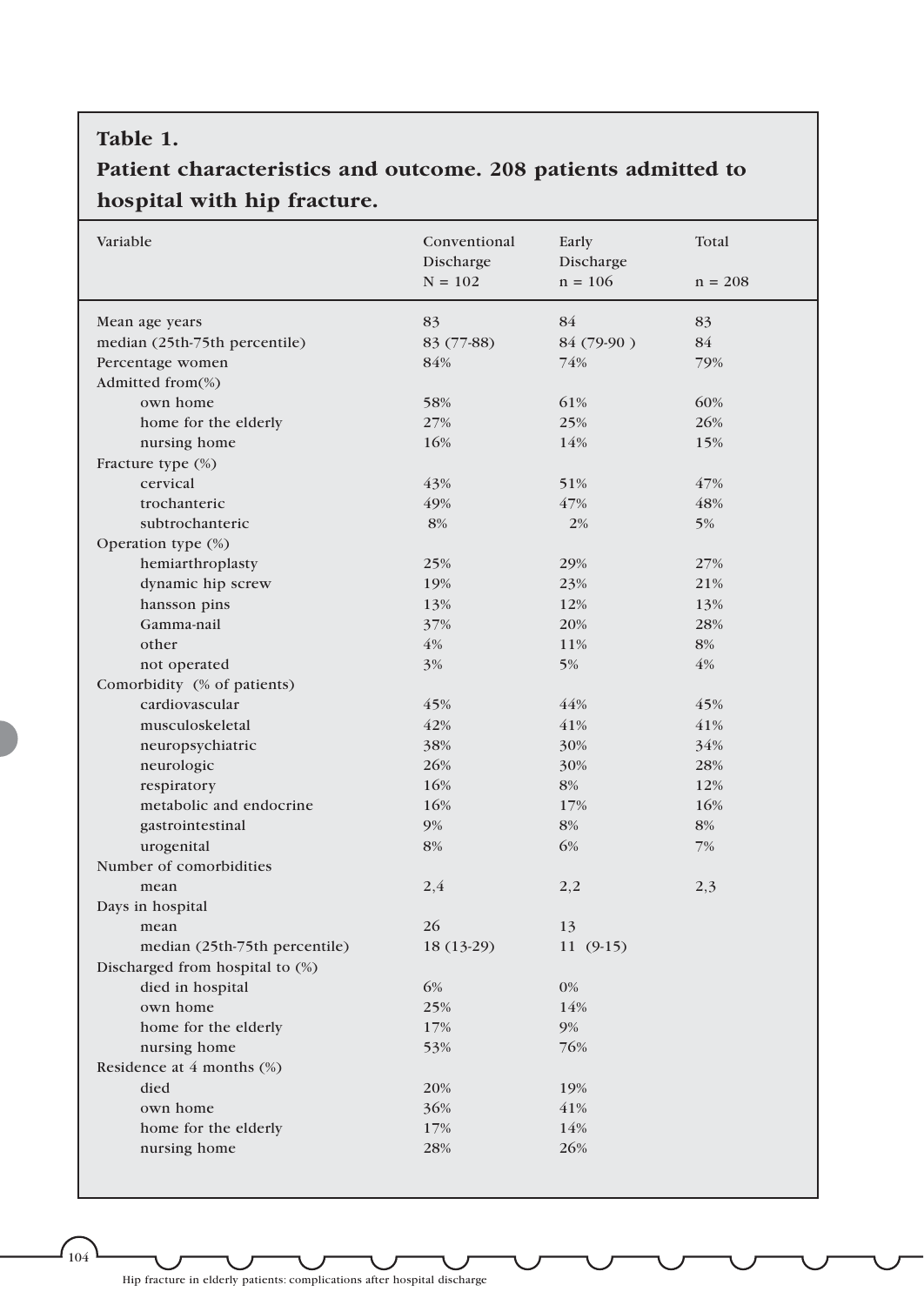(Table 1).The group of patients who were discharged conventionally (n=102), stayed on average 26 days (median 18 days) in hospital while the group of patients whose discharge was accelerated (n=106), stayed on average 13 days (median 11 days) in hospital.There were no differences in age, sex, pre-fracture residence, comorbidity, type of fracture, and type of surgery between the two groups. Fiftythree percent of conventionally discharged patients and 76% of early discharged patients were discharged to a nursing and rehabilitation center from hospital.At 4 months after hospital admission, 19% of patients were dead and 27% were in a nursing home.There were no differences between the 2 groups. Of the patients who came from home, 63% were back at home at 4 months after fracture. Patients had on average 2.3 comorbid conditions at hospital admission and only 6% had no comorbid condition.The diagnosis of dementia was established before hospital admission for 20% of all patients.

#### *Mortality*

Forty patients died (19%) within 4 months. Of these, 7 patients died within 1 month. Seven patients died in the hospital, 26 in the nursing and rehabilitation center, 4 after discharge back to their home for the elderly and 4 at home.The average survival time of all deceased patients was 56 days after hospital admission. Cox regression analysis revealed 3 important predictive factors: higher age ( $p < 0.01$ ), living in a nursing home before hospital admission ( $p = 0.04$ ) and number of comorbid conditions ( $p < 0.01$ ). Mortality was not associated with conventional discharge or early discharge. Causes of death were: pneumonia (8 patients with an average survival of 68 days), dehydration and cachexia (7 patients, 51 days), heart failure (6 patients, 45 days), myocardial infarction (4 patients, 41 days), stroke (3 patients, 65 days), sepsis (3 patients, 59 days), shock (2 patients, 71 days), pulmonary embolism (2 patients,12 days), and mamma carcinoma, epilepsy, COPD, intestinal obstruction, sudden death (each 1 patient).

#### *All complications*

Patients developed a total of 632 complications up to 4 months after hospital admission. Of these, 24% were severe (Table 2). Most frequently occurring complications were post-operative anemia (16% of total) and urinary tract infection (20%). Of all patients, 92% developed at least one complication.The average was 3.0 complications per patient. More than 1/3 of all complications occurred within 6 days after

Hip fracture in elderly patients: complications after hospital discharge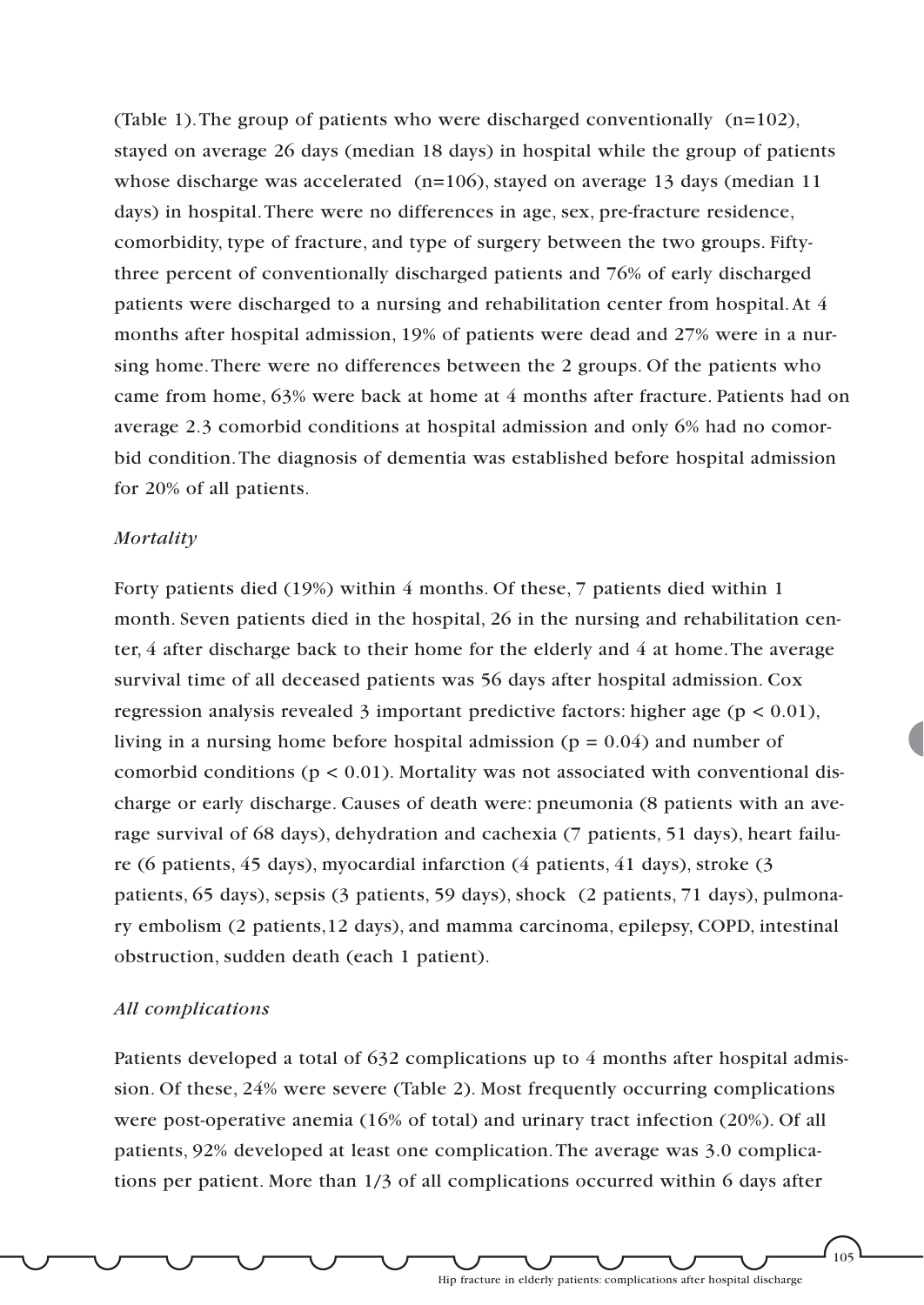## **Table 2.**

## **Number of complications. Four-month follow-up in 208 patients with hip fracture.**

| Complications                                    | Number               | % of Class D<br>complications |
|--------------------------------------------------|----------------------|-------------------------------|
| Local                                            |                      |                               |
| Wound infection                                  | 19                   |                               |
| Wound haematoma<br>Loosening and luxation        | $\overline{7}$<br>22 |                               |
| Other                                            | 10                   |                               |
| Total of local complications                     | 58                   | 41%                           |
|                                                  |                      |                               |
| Circulatory                                      |                      |                               |
| Sepsis                                           | $\overline{2}$       |                               |
| Anemia                                           | 99                   |                               |
| Electrolyte imbalance                            | 15                   |                               |
| Other<br>Total of circulatory complications      | 3<br>119             | 5%                            |
|                                                  |                      |                               |
| Cardiovascular                                   |                      |                               |
| Myocardial ischaemia ,infarction                 | 8                    |                               |
| Cardiac arrhythmia                               | 13                   |                               |
| Heart failure                                    | 25                   |                               |
| Pulmonary embolization                           | $\overline{2}$       |                               |
| Deep vein trombosis<br>Cerebro vascular accident | 5                    |                               |
| Other                                            | 10<br>8              |                               |
| Total of cardiovascular complications            | 71                   | 41%                           |
|                                                  |                      |                               |
| Respiratory                                      |                      |                               |
| Pneumonia                                        | 24                   |                               |
| <b>Exacerbation COPD</b>                         | 6                    |                               |
| Other                                            | $\overline{4}$       |                               |
| Total of respiratory complications               | 34                   | 32%                           |
| Pressure ulcers                                  |                      |                               |
| <b>Heels</b>                                     | 21                   |                               |
| <b>Buttocks</b>                                  | 36                   |                               |
| Other                                            | $\mathbf{1}$         |                               |
| Total pressure ulcers                            | 58                   | 33%                           |
| Urinary tract                                    |                      |                               |
| Infection                                        | 124                  |                               |
| Retention                                        | 15                   |                               |
| Renal failure                                    | $\overline{2}$       |                               |
| Other                                            | $7\overline{ }$      |                               |
| Total urinary tract complications                | 148                  | 2%                            |
|                                                  |                      |                               |
| Psychiatric<br>Acute confusion, delirium         | 23                   |                               |
| Depression                                       | 9                    |                               |
| Other                                            | 15                   |                               |
| Total psychiatric complications                  | 47                   | 57%                           |
|                                                  |                      |                               |
| Gastrointestinal                                 |                      |                               |
| Bleeding                                         | $\overline{7}$       |                               |
| Other<br>Total of gastrointestinal complications | 26<br>33             | 28%                           |
|                                                  |                      |                               |
| Other complications                              | 64                   | 25%                           |
|                                                  |                      |                               |
| Total complications                              | 632                  | 24%                           |
|                                                  |                      |                               |

Class D: Complication associated with residual functional impairment and requiring therapeutic intervention.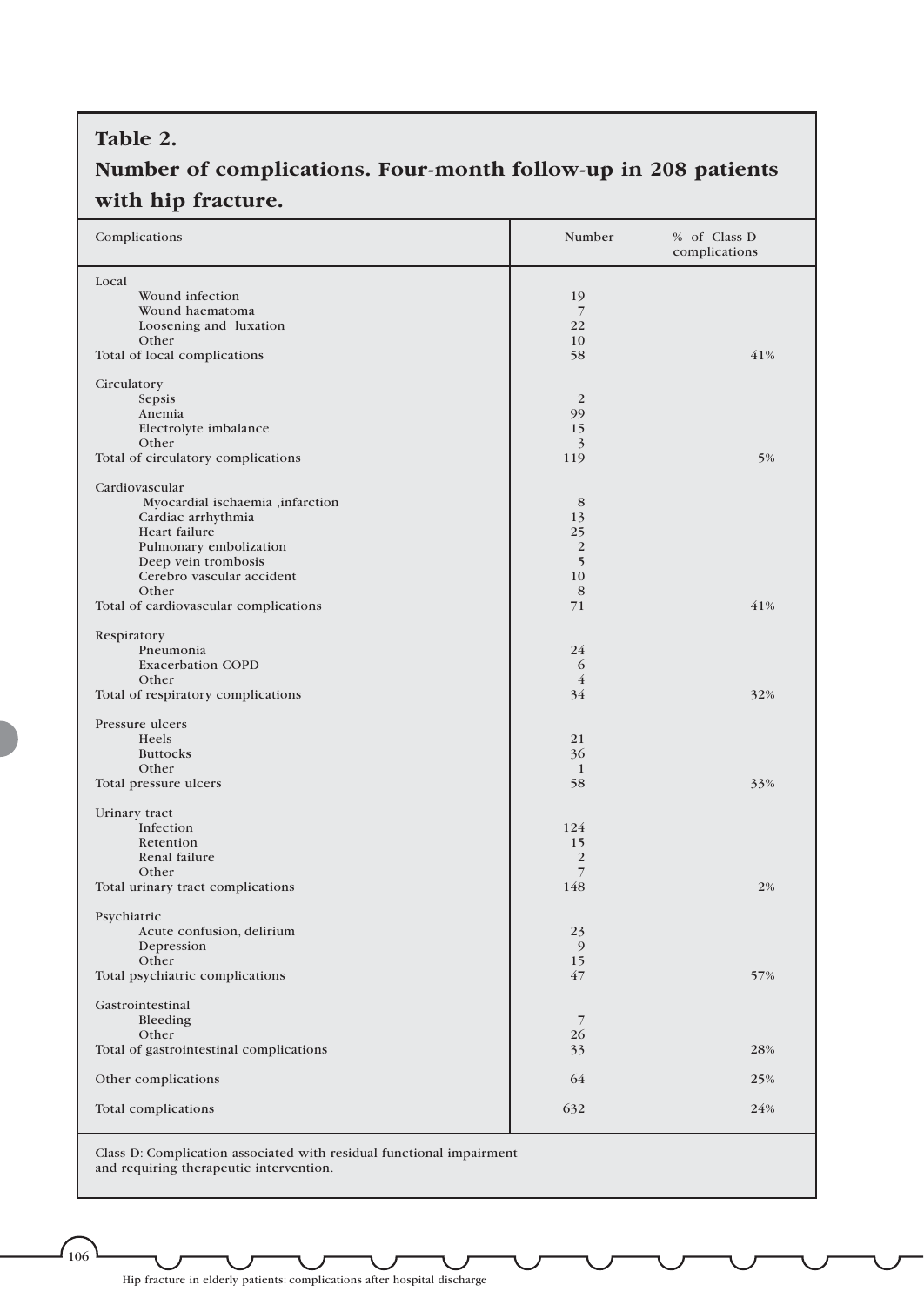

hospital admission. On day 7 only 31% of patients had no complication, while 30% had 2 or more (Table 3). Within 4 months, 41% of patients had 4 or more complications (Figure 1).

*Early discharge versus conventional discharge*

There were no clear differences in the occurrence of complications up to 4 months between early discharged patients and those discharged conventionally (298 versus 334, p = 0.11,Table 4). However, a shift occurred from hospital to nursing and rehabilitation center. Patients in the conventional discharge group experienced 64% of all complications during their hospital stay and 24% in the nursing home.The figures for early discharged patients were 45% and 45% respectively.The majority (87%) of all complications occurred when the patients stayed in an institution (hospital or nursing home) and only 11% after discharge to home or home for the elderly. In the conventional discharge group, 57 patients were discharged from hospital or nursing home to home or home for the elderly with a mean stay in these institutions of 38

Hip fracture in elderly patients: complications after hospital discharge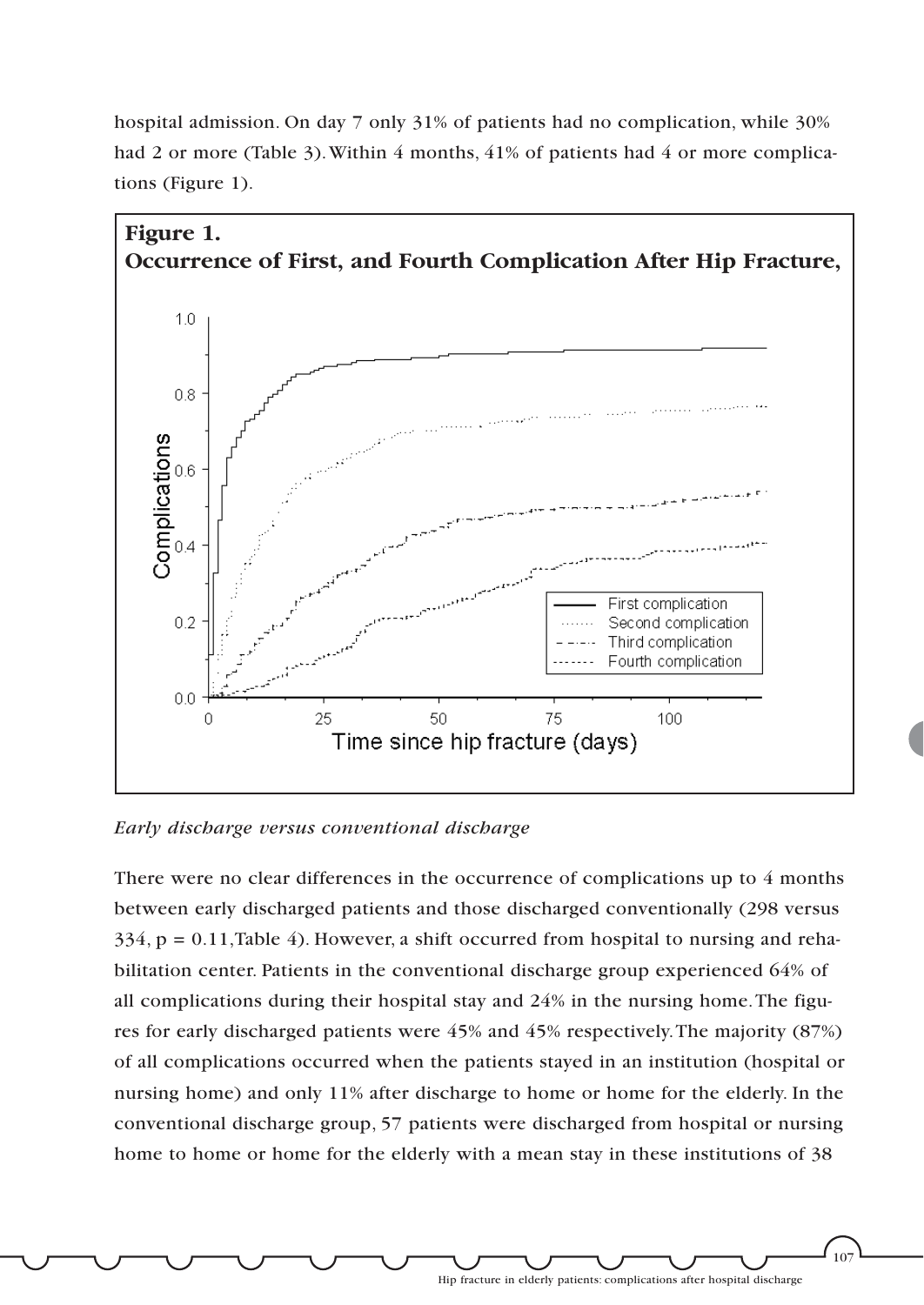days. Forty-two complications occurred at home or home for the elderly of which 10 were severe (Table 5). In the early discharge group, 64 patients were discharged from hospital or nursing home with a total average stay of 34 days.Twenty-nine complications occurred at home or home for the elderly of which 8 were severe.

### **Table 3.**

## **Proportion of hip fracture patients (n= 208) with complications 7, 30, and 120 days after hip fracture.**

|                  |       | Days since hip fracture |         |              |
|------------------|-------|-------------------------|---------|--------------|
| Complications    | Day 7 | Day 30                  | Day 120 | $t - 50\%$ * |
| First            | 69%   | 88%                     | 92%     | 3            |
| Second           | 30%   | 63%                     | 76%     | 10           |
| Third            | 9%    | 33%                     | 54%     | 21           |
| Fourth           | $1\%$ | 13%                     | 41%     | 37           |
| Local            | 9%    | 15%                     | 22%     | 12           |
| Circulatory      | 40%   | 46%                     | 49%     | 3            |
| Cardiovascular   | 13%   | 17%                     | 29%     | 10           |
| Respiratory      | 5%    | 10%                     | 15%     | 17           |
| Pressure ulcers  | 10%   | 22%                     | 27%     | 9            |
| Urinary tract    | 15%   | 39%                     | 52%     | 16           |
| Psychiatric      | 8%    | 15%                     | 20%     | 11           |
| Gastrointestinal | 3%    | 9%                      | 14%     | 19           |
| Other            | 8%    | 14%                     | 27%     | 23           |
|                  |       |                         |         |              |

\* Number of days within which 50% of patients experienced a complication.

### *Subdivision of complications*

A total of 58 local complications occurred in 44 patients (22% of total number of patients,Table 3).Twenty-two (38 %) were severe such as breakout of osteosynthesis material.These led in all cases to re-operation.

The severity of local complications was also reflected in the percentage (41%) which led to functional limitation (Table 2). Although most were diagnosed within 1 month, 18 local complications occurred between 1 month and 4 months (Figure 2),

Hip fracture in elderly patients: complications after hospital discharge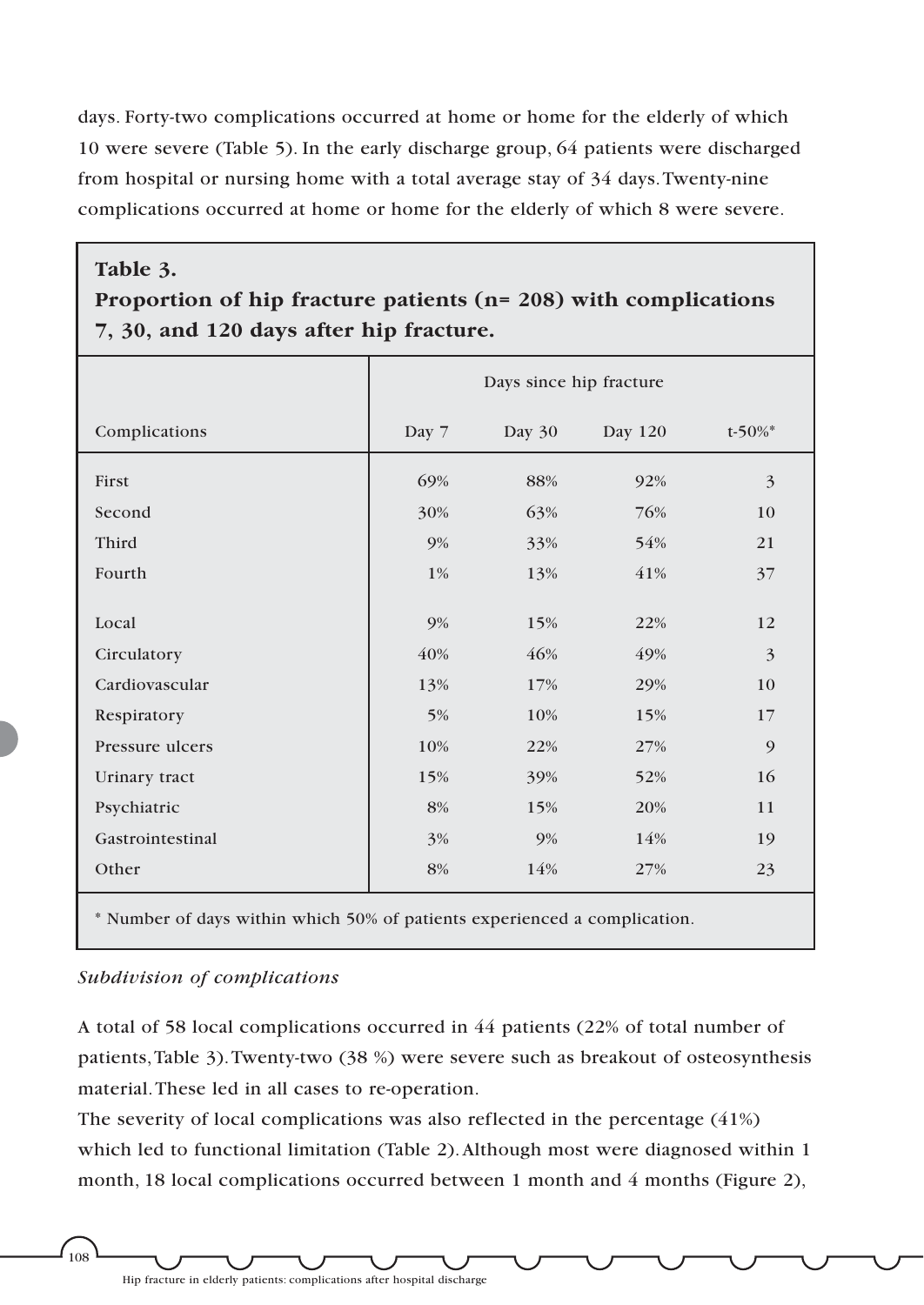50% within 12 days after hospital admission. Severe local complications (with residual functional impairment) were scarce in patients after discharge to home or home for the elderly. Patients treated with Hansson pins developed more local complications than patients treated with other osteosynthesis material (15 local complications in 26 patients versus 43 local complications in 174 patients,  $p = 0.009$ ). A total of 119 circulatory complications occurred in 102 patients (49%).The most frequent circulatory complication was postoperative anemia (83%) (treated in 90% of cases with a blood transfusion). Circulatory complications occurred predominantly in the first 7 days after surgery with few consequences for functioning of patients.

Seventy-one cardiovascular complications were diagnosed in 58 patients (29%). Cardiac complications (myocardial infarction, heart failure and arrhythmia) were the most important in this group.They occurred both in and outside the hospital

### **Table 4.**

**Number of complications that occurred in 208 patients until 4 months after hospital admission for hip fracture by diagnosis, residence, and group (conventional versus accelerated discharge).** 

| Complications    |                         | Hospital<br>Up to 5 days<br>after admission |                | Day 6 until<br>discharge |                | Hospital from Nursing home Home for the |                          | elderly        |                          | Home                     | Readmisson                         |                              |              | Total       |
|------------------|-------------------------|---------------------------------------------|----------------|--------------------------|----------------|-----------------------------------------|--------------------------|----------------|--------------------------|--------------------------|------------------------------------|------------------------------|--------------|-------------|
|                  |                         | Conv. Early                                 |                |                          |                | Conv. Early Conv. Early                 |                          |                |                          |                          | Conv Early Conv. Early Conv. Early |                              |              | Conv. Early |
| Local            | 9                       | 10                                          | 8              | 2                        | 6              | 11                                      | $\mathbf{1}$             | 2              | 5                        | 3                        | $\overline{a}$                     | $\mathbf{1}$                 | 29           | 29          |
| Circulatory      | 47                      | 40                                          | $\overline{7}$ | 2                        | 6              | 13                                      | $\overline{2}$           | $\mathbf{1}$   | $\overline{\phantom{a}}$ | $\overline{\phantom{m}}$ | $\overline{\phantom{a}}$           | $\mathbf{1}$                 | 62           | 57          |
| Cardiovascular   | 15                      | 12                                          | 6              | 2                        | $\overline{7}$ | 14                                      | 5                        | 2              | $\overline{3}$           | 2                        | 3                                  | $\qquad \qquad \blacksquare$ | 39           | 32          |
| Respiratory      | $\overline{\mathbf{3}}$ | $\overline{7}$                              | 6              | $\mathbf{1}$             | $\overline{4}$ | $\overline{7}$                          | 3                        | $\mathbf{1}$   | $\theta$                 | $\mathbf{1}$             | $\mathbf{1}$                       | $\qquad \qquad \blacksquare$ | $\mathbf{1}$ | 17          |
| Pressure ulcers  | 5                       | 9                                           | 13             | $\overline{4}$           | 6              | 15                                      | $\mathbf{1}$             | $\mathbf{1}$   | $\overline{4}$           | $\overline{\phantom{a}}$ |                                    |                              | 29           | 29          |
| Urinary tract    | 13                      | 15                                          | 25             | 8                        | 28             | 46                                      | 5                        | 2              | $\overline{2}$           | $\mathbf{1}$             | $\qquad \qquad \blacksquare$       |                              | 73           | 75          |
| Psychiatric      | 7                       | 8                                           | 10             | $\overline{\phantom{a}}$ | 8              | 9                                       | $\overline{\phantom{a}}$ | $\mathbf{1}$   | $\mathbf{1}$             | 3                        |                                    |                              | 26           | 21          |
| Gastrointestinal | 5                       | $\overline{2}$                              | 8              | $\overline{\phantom{a}}$ | 6              | 6                                       | $\mathbf{1}$             | $\overline{1}$ | $\overline{3}$           | $\overline{\phantom{a}}$ | $\overline{\phantom{a}}$           | $\mathbf{1}$                 | 23           | 10          |
| Other            | 12                      | $\overline{7}$                              | 10             | $\overline{\phantom{a}}$ | 8              | 13                                      | 2                        | $\mathbf{0}$   | $\overline{4}$           | 8                        | $\overline{\phantom{a}}$           | $\overline{\phantom{a}}$     | 36           | 28          |
| Total            | 116                     | 110                                         | 93             | 19                       |                | 79 134                                  | 20                       | 11             | 22                       | 18                       | $\overline{4}$                     | 6                            | 334          | 298         |
| Total All        |                         | 226                                         |                | 112                      | 213            |                                         |                          | 31             |                          | 40                       | 10                                 |                              |              | 632         |

109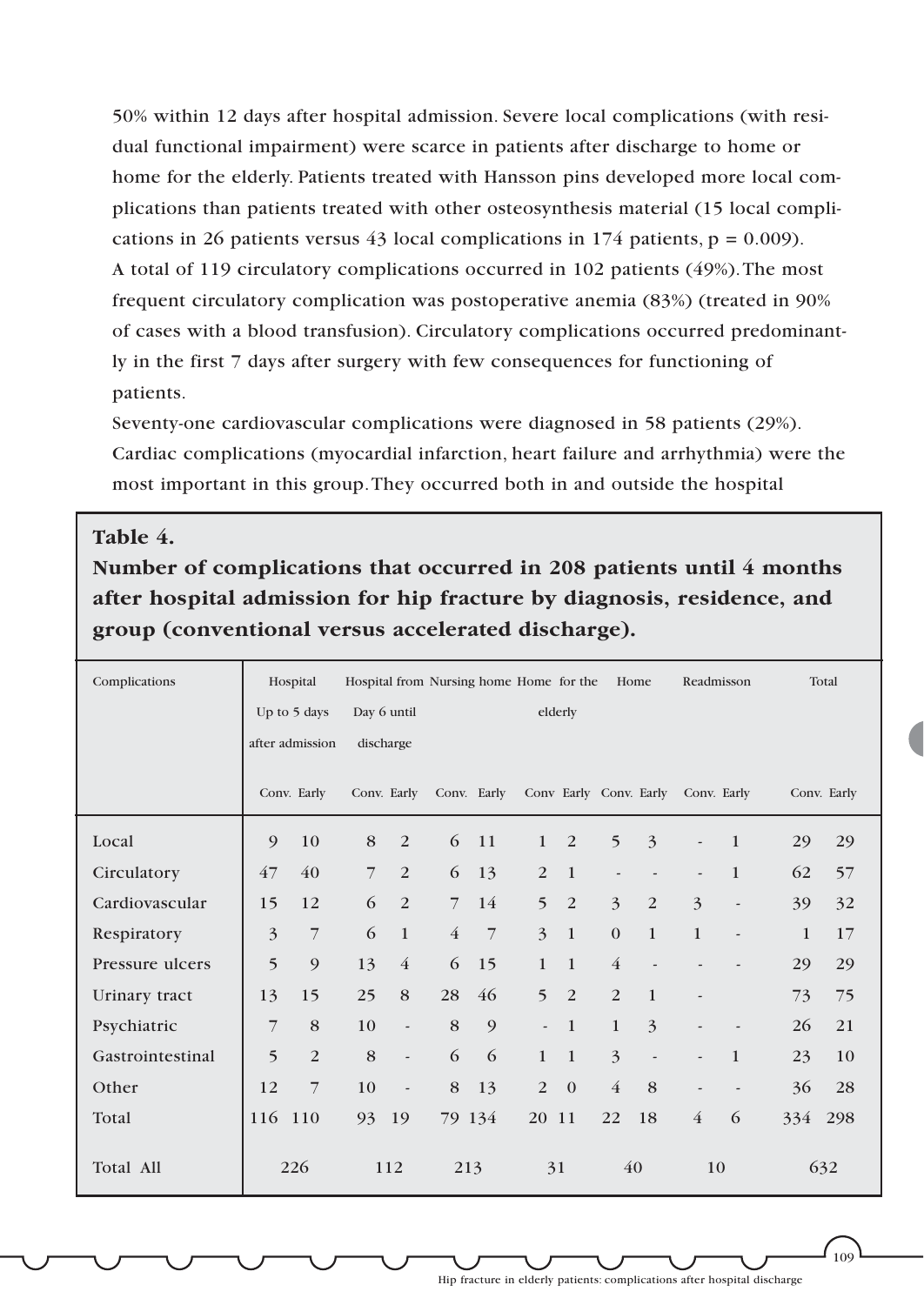producing a high percentage (41%) of functional impairment.Although 50% of patients with cardiovascular complications experienced their first complication within 10 days after hospital admission, half of the total number of complications occurred outside the hospital. Pulmonary embolism (2 patients) and deep venous thrombosis (5 patients) were rare, as well as cerebrovascular accidents (10 patients).

A total of 34 respiratory complications occurred in 29 patients (15%). Pneumonia (24 times in 23 patients) was an important diagnosis in this group both in and outside the hospital but mostly occurring within 1 month after hospital admission. Fortyeight percent of patients with pneumonia died (11 patients).

Fifty-eight pressure ulcers were diagnosed in 56 patients (27%). One quarter of the pressure ulcers developed within 5 days post-operatively but a substantial portion of these ulcers (36%) was diagnosed during the stay in the nursing and rehabilitation center. Half of the pressure ulcers developed within 8 days after hospital admission and 81% within 1 month.

A total of 148 urinary tract complications occurred in 106 patients (52%).Within this group, urinary tract infection was most frequently found (124 treated infections in 94 patients). Urinary tract complications occurred especially in the first 30 days after hospital admission.Although women had more urinary tract infections than men, gender was not predictive for the occurrence of urinary tract complications as a whole because other complications, such as retention, occurred more frequently in men.

Forty-seven psychiatric complications were diagnosed in 42 patients (20%).Acute confusion (delirium) postoperatively comprised half of the psychiatric complications. Depression and other psychiatric illnesses occurred later especially in the nursing and rehabilitation center.After 1 month, patients had few new psychiatric problems. In regard to the consequences for functional impairment, these complications were the most severe.

A total of 33 gastrointestinal complications occurred in 31 patients (14%), both inside and outside the hospital. One fifth of the gastrointestinal complications concerned bleeding (7 times in 6 patients). Four patients with bleeding died (causes of death 2 x shock, 1 x heart failure and 1 x pneumonia).

Other complications (not classified) occurred 64 times in 54 patients evenly divided over the total study period. A large proportion of these other complications consisted of muskuloskeletal disorders (19 x contusions, arthritis, and other), endocrine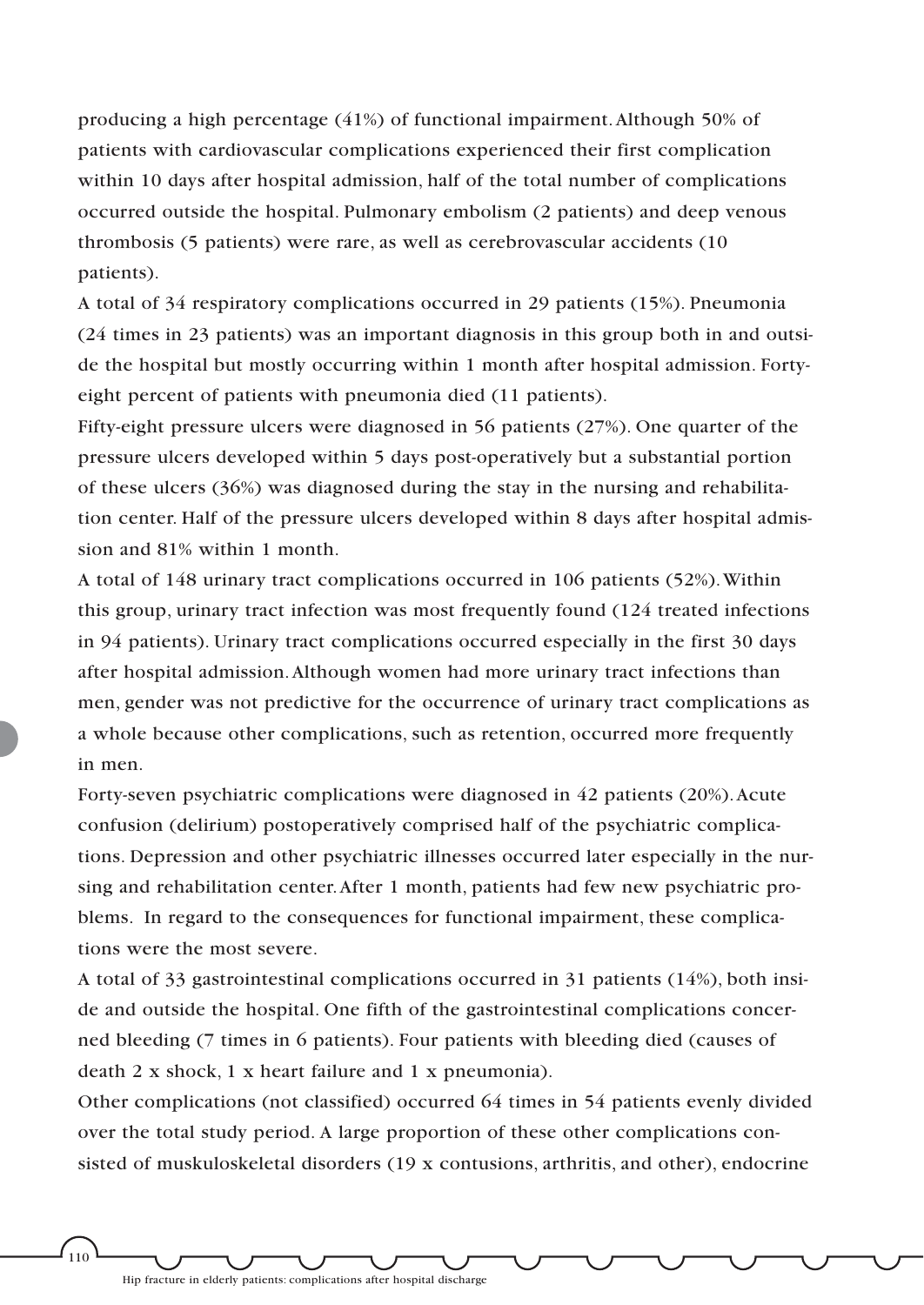### **Table 5.**

## **Number of complications at home or home for the elderly in conventionally and early discharged patients by severity.**

|                          | Conventional discharge  |                | Early discharge                    |
|--------------------------|-------------------------|----------------|------------------------------------|
|                          | $N = 57$<br>Class $B/C$ | Class D        | $N = 64$<br>Class $B/C$<br>Class D |
| Local                    |                         |                |                                    |
| Wound infection          | $\overline{\mathbf{3}}$ |                | $\mathbf{1}$                       |
| Wound haematoma          |                         |                | $\mathbf{1}$                       |
| Breakout/ luxation       |                         | $\overline{2}$ | $\mathbf{1}$<br>$\mathbf{1}$       |
| Other                    |                         | $\mathbf{1}$   | $\mathbf{1}$                       |
| Circulatory              |                         |                |                                    |
| Anemia                   | $\mathbf{1}$            |                |                                    |
| Electrolyte imbalance    | $\mathbf{1}$            |                | $\mathbf{1}$                       |
| Cardiovascular           |                         |                |                                    |
| Myocardial ischaemia     | $\mathbf{1}$            | $\mathbf{1}$   |                                    |
| Heart failure            | $\overline{4}$          |                | $\mathbf{1}$<br>2                  |
| Deep vein thrombosis     |                         |                | $\mathbf{1}$                       |
| Other                    | $\overline{2}$          |                |                                    |
|                          |                         |                |                                    |
| Respiratory              |                         |                |                                    |
| Pneumonia                | $\overline{2}$          |                |                                    |
| <b>Exacerbation COPD</b> |                         |                | $\mathbf{1}$                       |
| Other                    | $\mathbf{1}$            |                | $\mathbf{1}$                       |
| Pressure ulcers          |                         |                |                                    |
| Heels                    | $\mathbf{1}$            | $\mathbf{1}$   | $\mathbf{1}$                       |
| <b>Buttocks</b>          | $\overline{2}$          | $\mathbf{1}$   |                                    |
| Urinary tract            |                         |                |                                    |
| Infection                | $\overline{7}$          |                | $\overline{3}$                     |
|                          |                         |                |                                    |
| Psychiatric              |                         |                |                                    |
| Acute confusion          |                         |                | $\overline{2}$                     |
| Other                    |                         | $\mathbf{1}$   | $\mathbf{1}$<br>$\mathbf{1}$       |
| Gastrointestinal         |                         |                |                                    |
| Other than bleeding      | $\mathbf{1}$            | $\overline{3}$ | $\mathbf{1}$                       |
| Other                    | 6                       |                | 6<br>$\overline{2}$                |

 $111$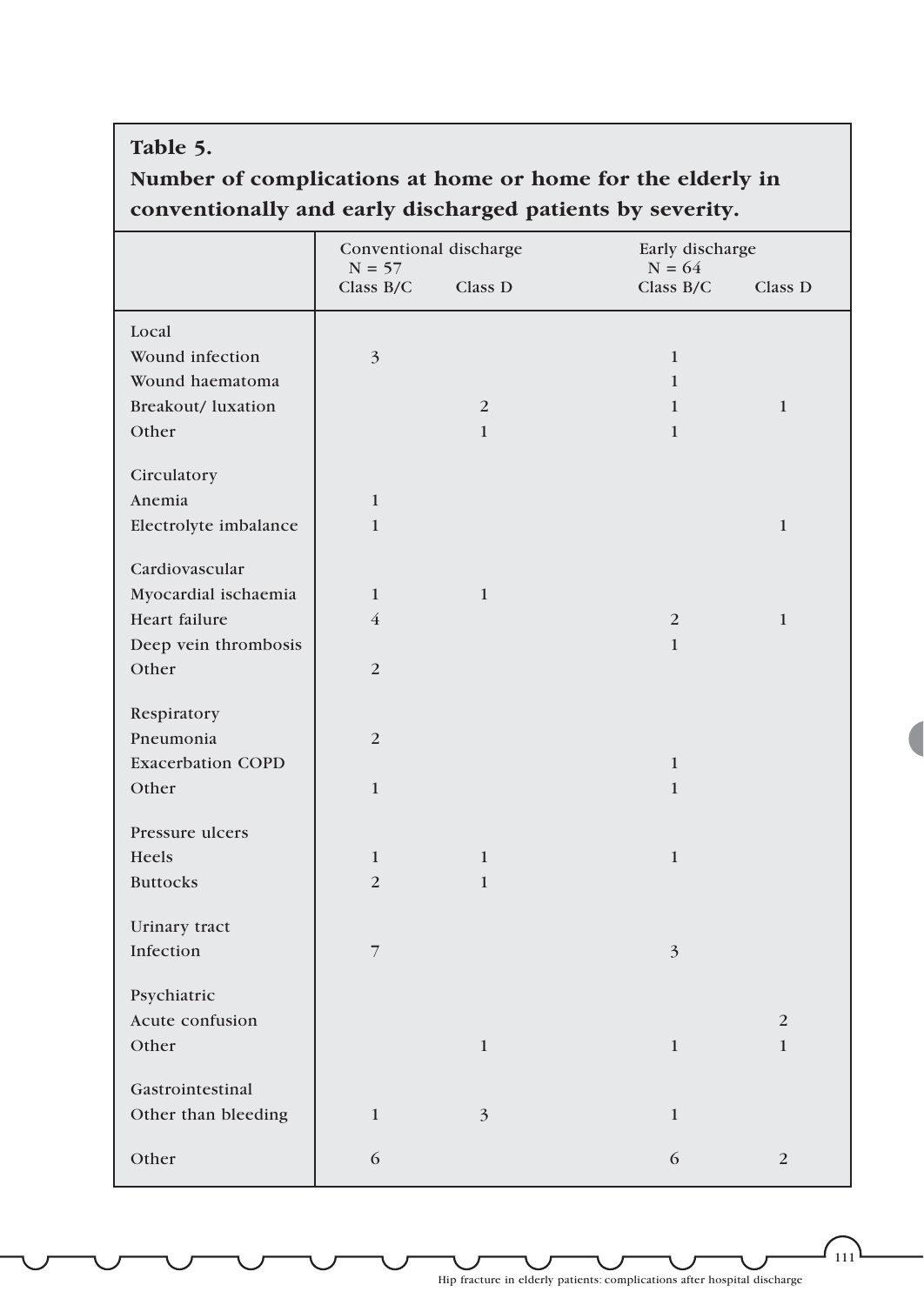

Figure 2: Occurrence of Complications by Diagnosis After Hip fracature

disorders (9 x derangement of diabetes or thyroid disorder), other infections (12 x skin), and side effects of medication (5x).

### *Predictors*

Patients admitted to the general hospital ( $n = 90$ ) experienced 311 complications and patients admitted to the university hospital  $(n =$ 118) 321 complications up to 4 months.The difference in occurrence of any first complication and a circulatory complication was significant (Table 6); patients who were admitted to the general hospital experienced more complications.This difference occurred mainly because more patients admitted to the general hospital (50%) were treated for anaemia (with a blood transfusion) than patients admitted to the university hospital (30%) in the direct postoperative period. Another predictor for the occurrence of all complications was the number of comorbidities at hospital admission. Comorbidity was also an important predictor of cardiovascular, respira-

Hip fracture in elderly patients: complications after hospital discharge

 $\binom{1}{112}$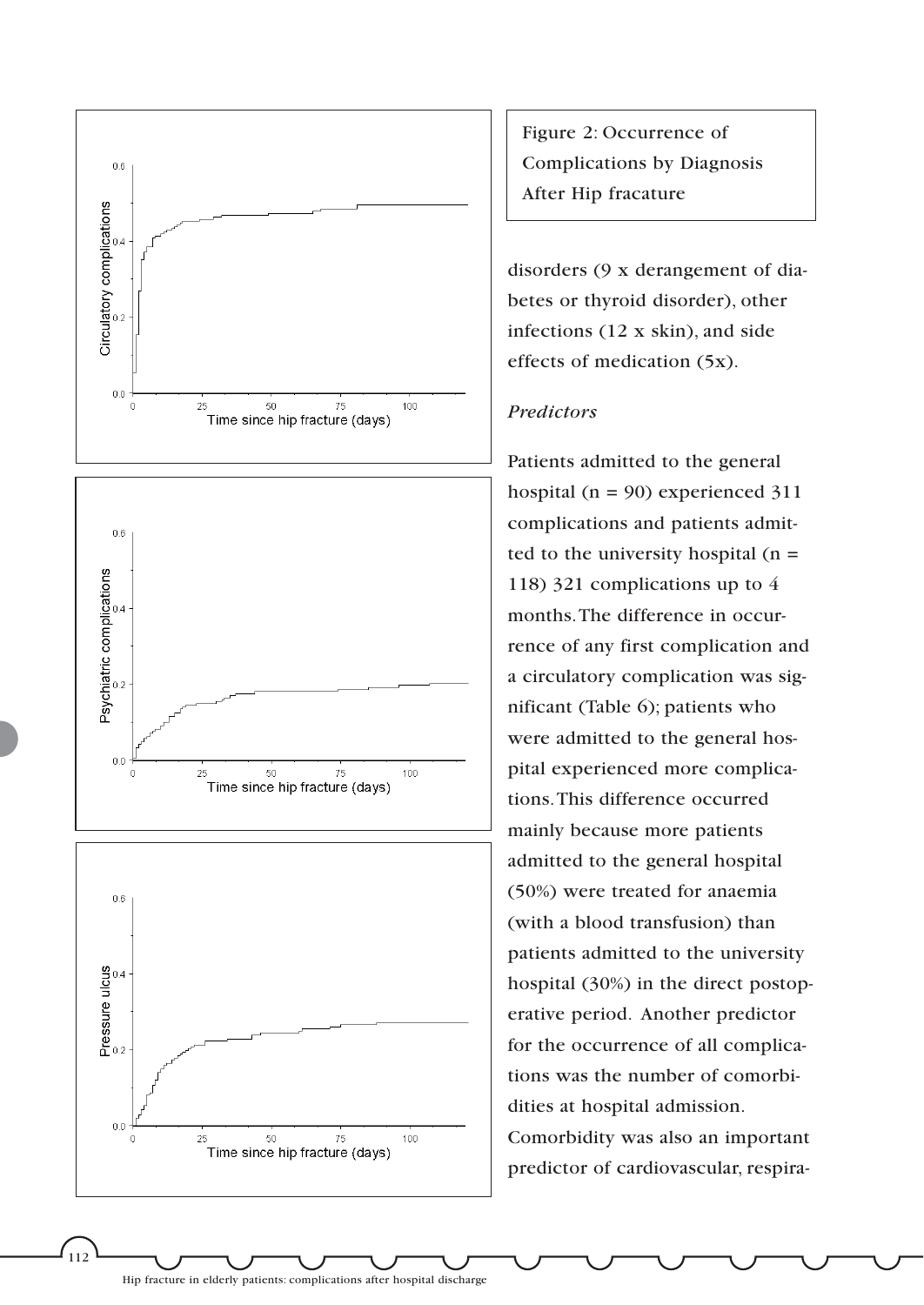tory, and gastro-intestinal complications. Higher age was associated with urinary tract problems and males were more likely to suffer from circulatory and respiratory complications. Pre-fracture institutional residence predicted the occurrence of respiratory complications and pressure ulcers.The presence of the diagnosis of dementia at hospital admission, and function before fracture, were not associated with the occurrence of complications between those patients in the conventionally discharged group or the accelerated discharge group.

### **6.4 Discussion**

This study included 208 patients with a high average age  $(83 \text{ years})$ . In addition, many patients were included who already lived in a long-term care facility (41%) before their fracture and the number of patients with one or more comorbid conditions was high (94%, an average 2.3 comorbid conditions).These patient characteristics influence the occurrence of complications  $4,14,15$  and mortality 11,15-17 after hip fracture. Our results confirmed the importance of these predictive factors and the high number of

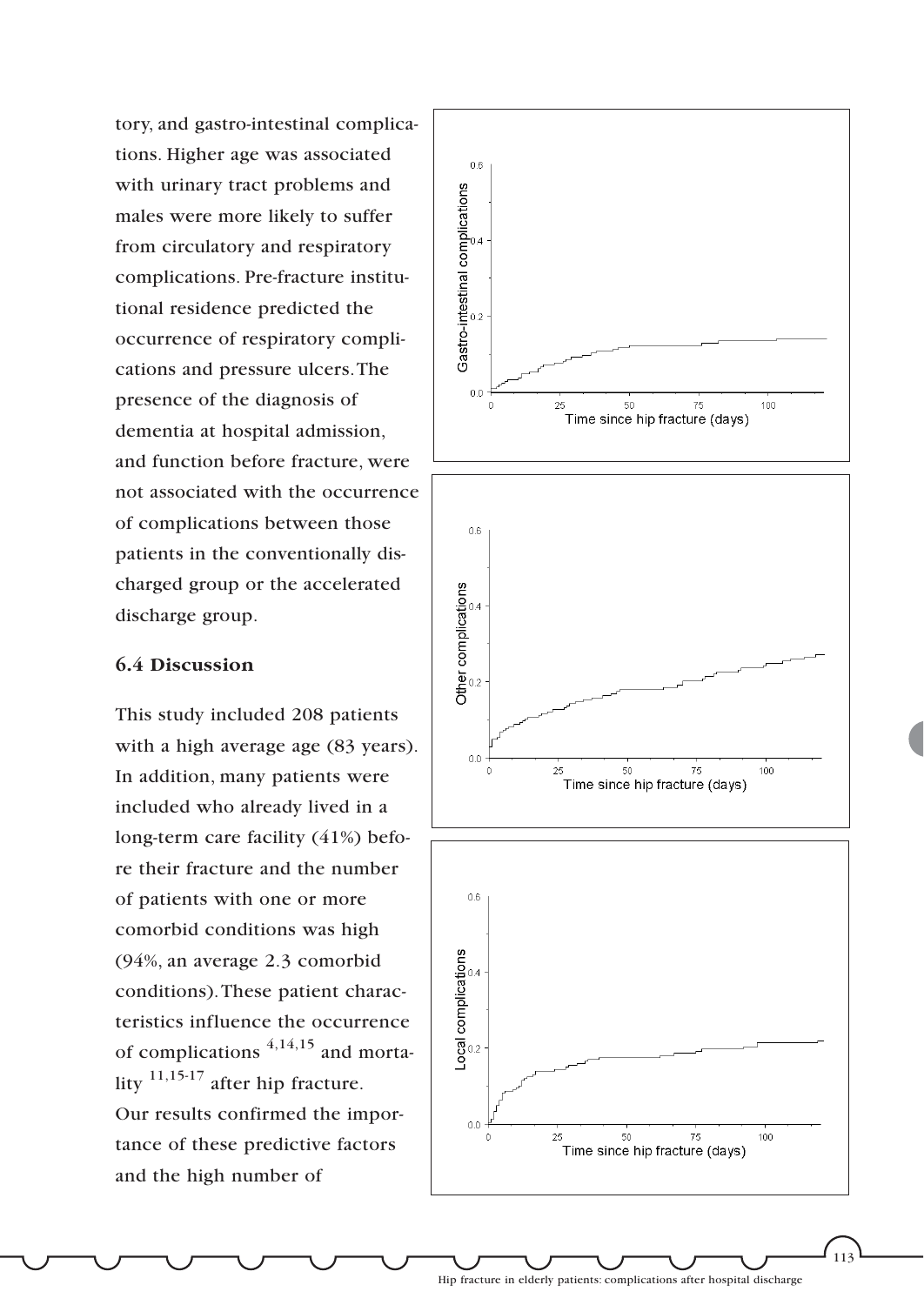

complications identified in this study should be considered in that light.

*Occurrence of complications in relation to time and residence*

The average length of hospital stay of hip fracture patients differs from approximately 13 days in Sweden<sup>18</sup> and the United States $19,20$  to approximately 23 days in the Netherlands<sup>18</sup>. The present study includes both lengths of stay in the same country. Our results show that the occurrence of complications was by no means limited to the stay in hospital.This applied for serious and less serious complications.

Early discharge from hospital by 13 days did not clearly influence the total number of complications or mortality up to 4 months after fracture.The average number of complications that occurred in patients discharged conventionally was 3.3 and in early discharged patients 2.8. Mortality was 19% for both groups. However, accelerated discharge changed the location where these complications were diagnosed and treated.Thirty-six percent of the complications in the conventionally discharged group and 55% of the complications in the early

Hip fracture in elderly patients: complications after hospital discharge

,<br>114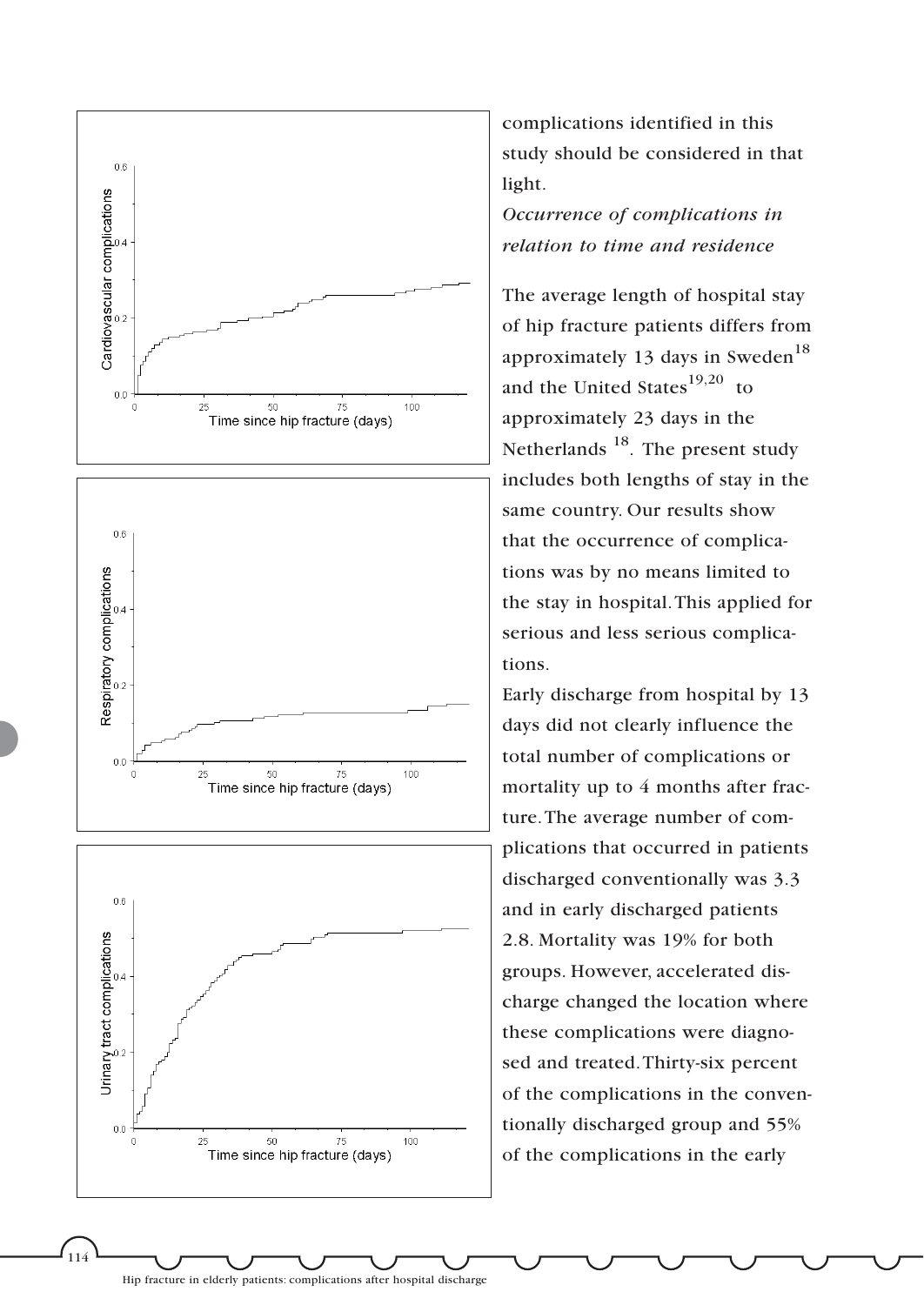| Relationship of patient characteristics with the occurrence of complications:<br>Multiple regression analysis.*<br>Table 6. |                           |                      |                                 |                              |                                        |               |                        |                            |                           |                        |
|-----------------------------------------------------------------------------------------------------------------------------|---------------------------|----------------------|---------------------------------|------------------------------|----------------------------------------|---------------|------------------------|----------------------------|---------------------------|------------------------|
|                                                                                                                             |                           |                      |                                 | Complications                |                                        |               |                        |                            |                           |                        |
| Variable                                                                                                                    | Local<br>$\frac{1}{\rho}$ | Circulatory<br>$p =$ | Cardiovascular<br>$\frac{1}{2}$ | Respiratory<br>$\frac{1}{2}$ | Pressure ulcers Urinary tract<br>$p =$ | $\frac{1}{2}$ | Psychiatric<br>$p =$   | Gastro-intestinal<br>$p =$ | Other<br>$\frac{1}{\rho}$ | Any<br>$\mathsf{p}$ =  |
| (Higher) age                                                                                                                | H                         | 0.26                 | 0.28                            | 0.22                         | ł                                      | 0.03          | 0.10                   | $\mathbf{I}$               | $\mathbf{I}$              | 0.36                   |
| Male gender                                                                                                                 | ł                         | 0.009                | 0.11                            | 0.001                        | $\mathbf{I}$                           | 0.29          | 0.96                   | $\mathfrak l$              | ł                         | 0.18                   |
| Conventional                                                                                                                |                           |                      |                                 |                              |                                        |               |                        |                            |                           |                        |
| discharge                                                                                                                   | $\mathsf{I}$              | 0.15                 | $\mathsf{I}$                    | $\mathsf{I}$                 | 0.74                                   | $\mathbf{I}$  | $\mathsf{I}$           | 0.10                       | $\mathbf{I}$              | 0.30                   |
| General hospital                                                                                                            | $\mathbf{I}$              | 0.0001               | $\mathbf{I}$                    | $\mathbf{I}$                 | 0.08                                   | ł             | $\mathfrak l$          | 0.82                       | ł                         | 0.001                  |
| Prefracture living                                                                                                          |                           |                      |                                 |                              |                                        |               |                        |                            |                           |                        |
| Elderly home                                                                                                                | 0.26                      | $\mathsf{I}$         | $\mathsf{I}$                    | 0.012                        | 0.009                                  | $\mathsf{I}$  | $\mathsf{I}$           | $\mathsf{I}$               | $\mathsf{I}$              | 0.11                   |
|                                                                                                                             | 0.15                      | $\mathbf{I}$         | $\mathop{!}\nolimits$           | 0.024                        | 0.05                                   | ł             | ł                      | $\mathbf{I}$               | $\mathop{!}\nolimits$     | 0.44                   |
| (Higher) number                                                                                                             |                           |                      |                                 |                              |                                        |               |                        |                            |                           |                        |
| comorbidities                                                                                                               | ł                         | ł                    | 0.001                           | 0.022                        | $\mathbf{I}$                           | $\mathsf{I}$  | $\mathsf{I}$           | 0.0001                     | 0.0006                    | 0.06                   |
| Dementia                                                                                                                    | $\mathbf{I}$              | $\mathsf{I}$         | $\mathfrak{f}$                  | $\mathbf{I}$                 | $\mathfrak{t}$                         | 0.22          | $\mathop{!}\nolimits$  | $\mathfrak{f}$             | $\mathfrak{f}$            | $\mathfrak{t}$         |
| Function                                                                                                                    |                           |                      |                                 |                              |                                        |               |                        |                            |                           |                        |
| (decreased) before                                                                                                          | ł                         | $\mathsf{I}$         | $\mathbf{I}$                    | $\mathsf{I}$                 | $0.07$                                 | $\mathsf{I}$  | $\mathord{\mathsf{I}}$ | $\mathsf{I}$               | $\mathbf{I}$              | $\mathord{\mathsf{I}}$ |
| fracture                                                                                                                    |                           |                      |                                 |                              |                                        |               |                        |                            |                           |                        |
| * Characteristics were only included if $p < 0.20$ . If age and gender had $p < 0.20$ , both were included.                 |                           |                      |                                 |                              |                                        |               |                        |                            |                           |                        |
| If early versus conventional discharge or hospital had $p < 0.20$ , both were included                                      |                           |                      |                                 |                              |                                        |               |                        |                            |                           |                        |
|                                                                                                                             |                           |                      |                                 |                              |                                        |               |                        |                            |                           |                        |

Hip fracture in elderly patients: complications after hospital discharge

 $\widehat{\mathcal{L}_{115}}$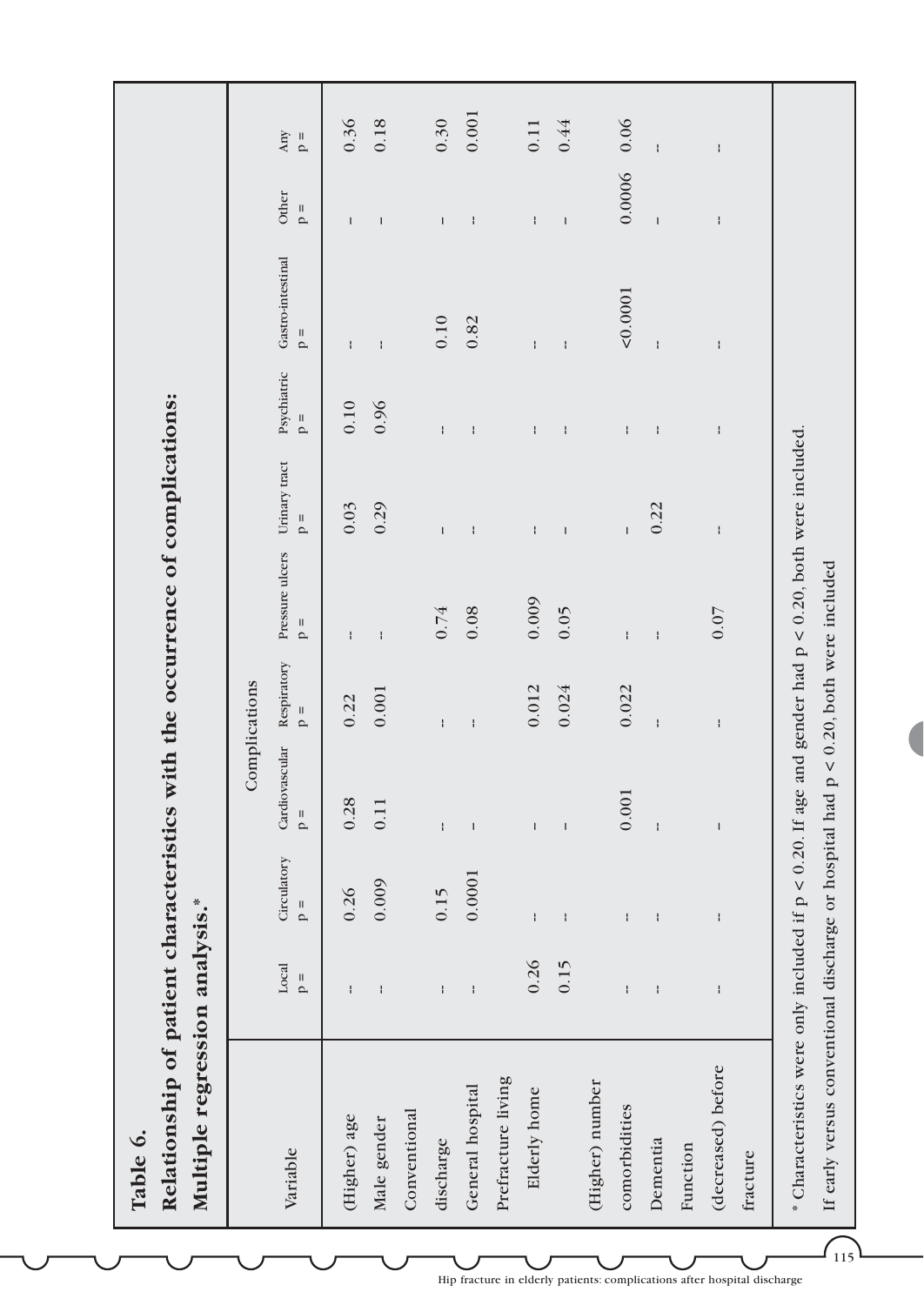discharge group developed outside the hospital.The location, where serious (i.e., associated with

impaired function) complications occurred, shifted even more: 44% outside the hospital in the conventionally discharged group and 80% outside the hospital in the early discharge group.The more serious complications (24% of total complications) were predominantly local, cardiovascular, psychiatric, or pressure ulcers.The treatment and care of patients who died within 4 months after hip fracture also took place mostly outside hospital: 13 of the 20 deceased patients in the conventionally managed group and all (20) deceased patients in the early discharged group. In the Netherlands, patients are rehabilitated in nursing homes with skilled nursing and rehabilitation facilities (employing doctors trained in geriatric medicine). Accelerated discharge from the hospital will therefore result in more patients being discharged to nursing homes. Because, in the early discharge group, 70% of all patients coming from home were discharged to these skilled nursing and rehabilitation facilities and all patients coming from long-term care facilities in nursing homes were discharged back to the nursing home, 45% of complications and 67% of the deaths were recorded during the nursing home stay.Therefore, most complications were already diagnosed and treated in the hospital and nursing home before patients were discharged home, which limits the burden on general practitioners. However, a different health care system with earlier discharge to home (Sweden $^1,$ United Kingdom<sup>27</sup>) than in the Netherlands will probably be accompanied by more and possibly more serious complications that will require diagnosis and treatment by general practitioners. Furthermore, in cases where general practitioners provide medical care in nursing homes to hip fracture patients discharged from hospital (United States $^{19}$ ), it should be ensured that these practitioners have enough time and skills to prevent and treat complications.

### *Nature and number of complications*

Nearly all patients (92%) developed complications within 4 months after the hip fracture. Such a large number (632 complications in 208 patients) of (especially general medical) complications has not been reported previously. However, the results of the present study do not differ from other studies in regard to the occurrence of serious medical in-hospital complications or surgical complications up to 4 months.

Serious medical in-hospital complications such as deep venous thrombosis (2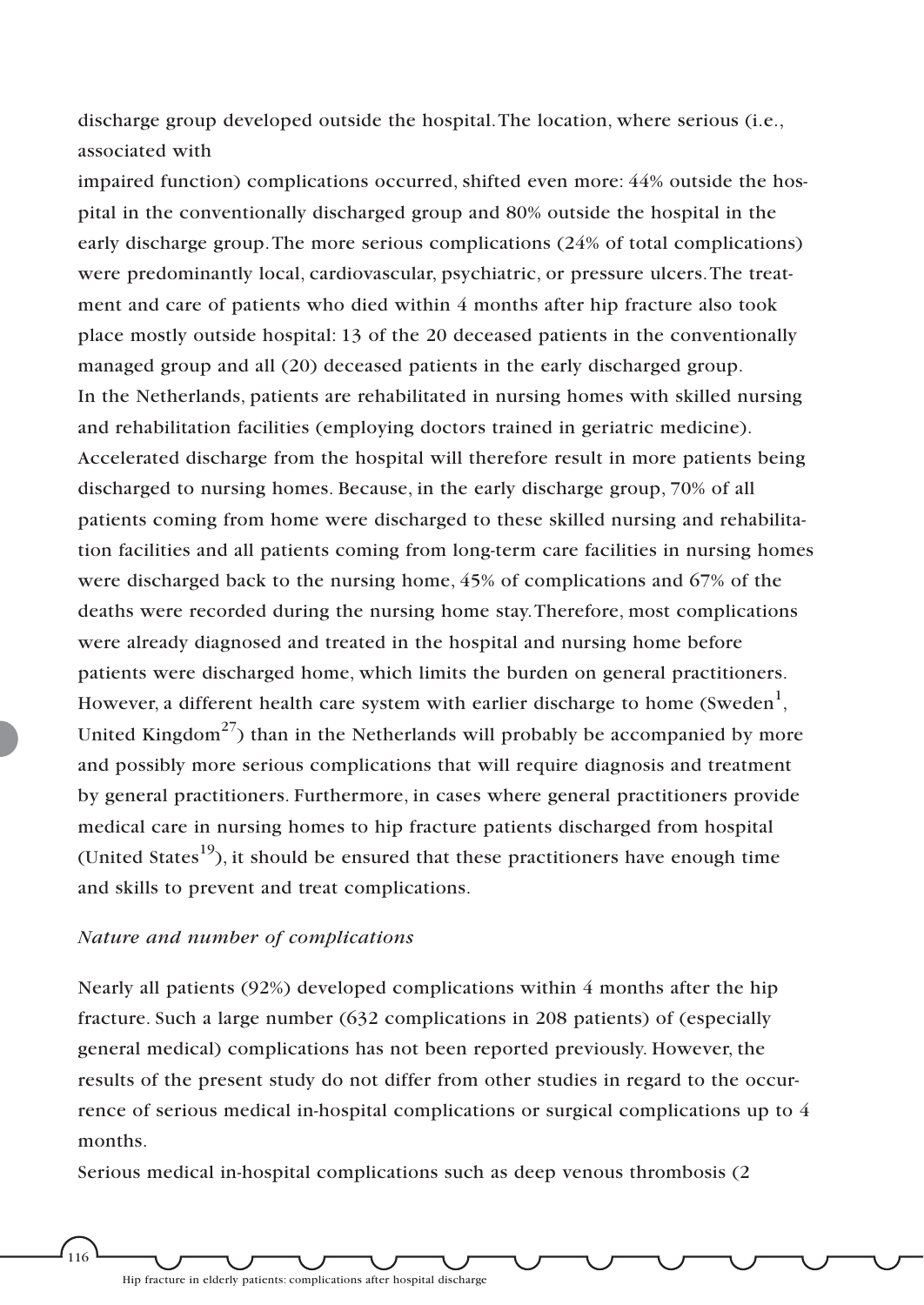patients, 1%), pulmonary embolism (2 patients, 1%), myocardial infarction (2 patients, 1%) and cerebro vascular accident (5 patients, 2%) occurred with the same frequency as reported by other authors (1- 2% for each of the above-named complications).<sup>7,16,21,22</sup> The number of surgical complications in hospital (29 in 23) patients) and the total number of surgical complications within 4 months after admission (58 in 46 patients) were in agreement with numbers found in other studies.4,5,7,14,23,24 We found no predictive factors for the occurrence of surgical complications. In contrast with the clear relationship between a high pre-operative risk score with mortality and medical complication rate, Miller et al could also find no relationship with surgical complications.<sup>14</sup> Pre-fracture living in an institute however, was found in France to be related to surgical complications after fracture.<sup>4</sup> Most studies reporting surgical and medical complications after hip fracture only include the in-hospital period or register complications that lead to re-admission to hospital. In comparison with these studies, we found higher hospital incidences of medical complications such as urinary tract infections and pressure ulcers. Urinary tract complications were related to age and pressure ulcers were related to institutionalization before fracture. This is in agreement with other studies.  $4.25$ Few researchers have compared studies with a follow-up that also included the period after hospital discharge (Broos et al  $^3$  months $^6$ , Baudoin et al 2 years $^4$  and Koot et al 1 month<sup>5</sup>). In comparison with these studies we found higher incidences of medi-

The high average age, many comorbid conditions and high proportion of already institutionalized patients present in our study population, could partly explain this finding.A second explanation for the high number of recorded general complications could be the careful, prospective method of registration. Patients were followed for 4 months with 3 interviews at 1 week, 1 month and 4 months.At these time points, patients or their relatives were asked about the occurrence of complications. In addition, medical and nursing records were investigated for recorded complications and, if necessary, health professionals were asked for clarification.We registered medical events as complications only when they were followed by treatment or reduced function. Despite this restriction, many complications were found (probably because our registration method allowed for very few complications to be missed). Findings from health outcomes research relying on administrative databases or solely on hospital facesheets have a tendency to be inaccurate. Fox et al.<sup>26</sup> showed that in 17% of charts, a complication after hip fracture identified in medical records,

cal complications.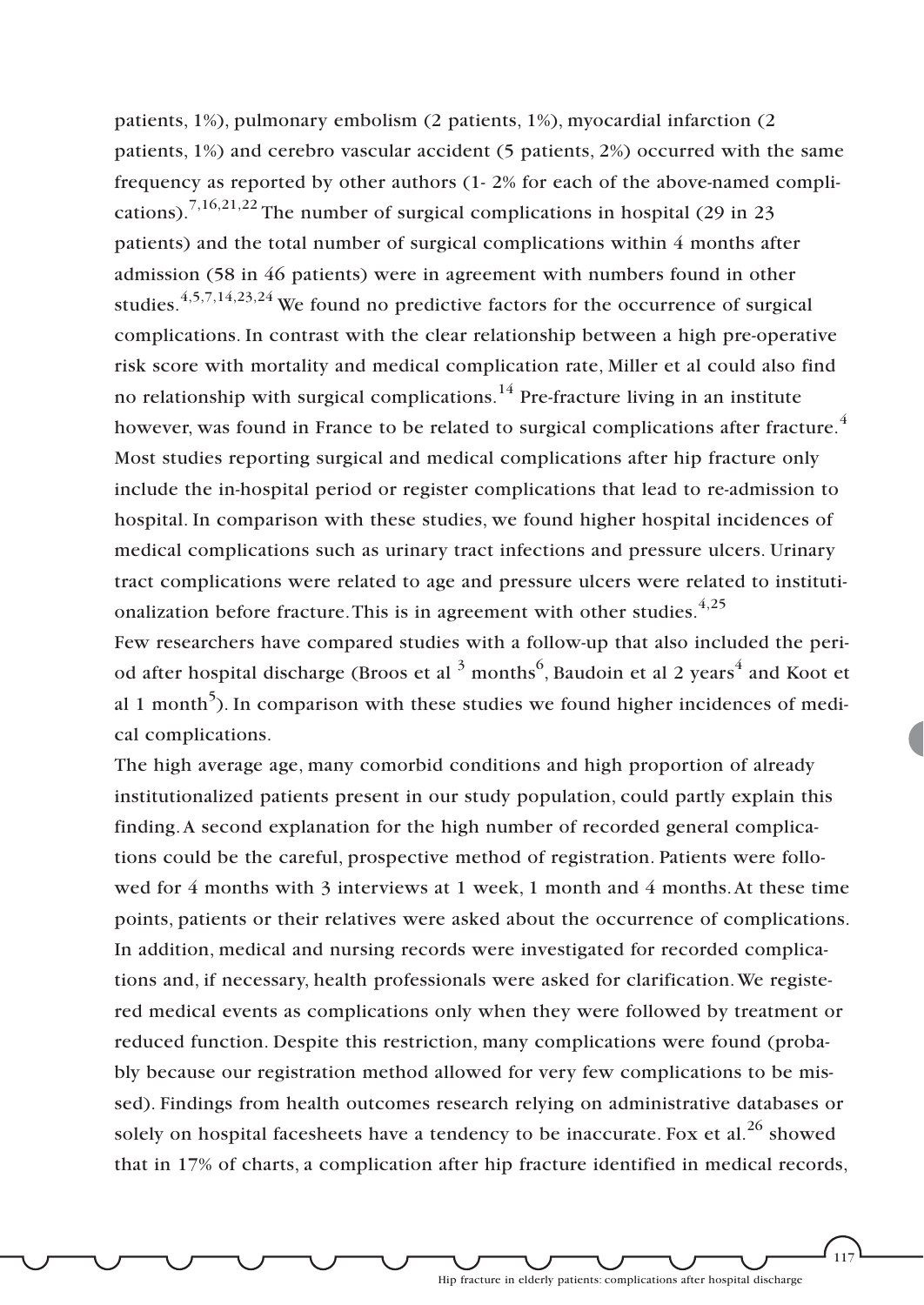was not coded in the hospital facesheet and that complications with low severity in particular were omitted.

### *Limitation of study design*

In order to address the study questions, a " before and after" study design was developed that corresponded to an organisational change from conventional to early discharge arrangements. Randomisation of patients was not considered feasible since the change from conventional to accelerated discharge arrangements required organisational adjustments that made a simutaneous offer of both service models not possible.

We found high incidences of medical complications within 4 months after hospital admission. Because we did not compare the occurrence of complications in the studied population with the occurrence of medical ailments in a group of elderly patients with the same characteristics but without a hip fracture, we could not determine whether these complications were directly related to the hip fracture. However, the inclusion of elderly patients with a hip fracture in the current study was unselected. Consequently, all surgical and medical ailments that can be expected until four months after hip fracture were recorded.

### **6.5 Conclusion**

י<br>118

Elderly hip fracture patients experience many medical complications after hip surgery.A substantial proportion of these complications occurs after discharge from hospital.An earlier discharge of two weeks shifted the location where these complications occurred, making them more likely to take place outside the hospital.With the increasing trend of reducing the hospitalization of these patients, it becomes more important to arrange adequate geriatric care after discharge from hospital.The number of comorbid conditions at hospital admission is the most important prognostic factor in identifying patients who are expected to develop complications. On the whole, the occurrence of medical complications does not depend strongly on type of fracture, surgery, or anaesthesia but on the pre-operative characteristics of patients such as age and comorbidity. The frequent occurrence of medical complications makes the treatment and care of these frail patients a challenge not only for surgeons but also for the geriatrician and general practitioner.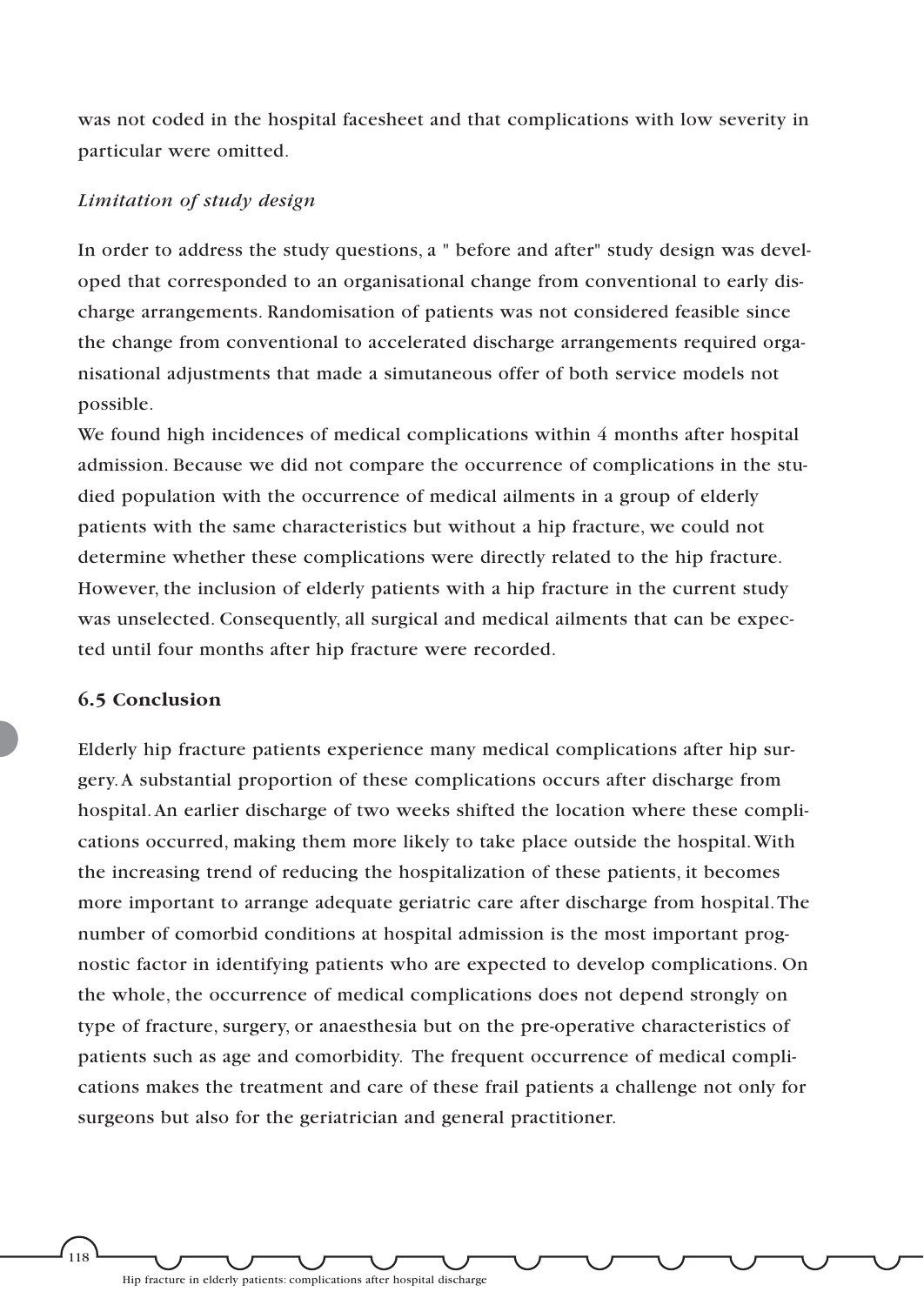#### References

- 1. Ceder L, Strömquist B, Hansson L I. Effects of strategy changes in the treatment of femoral neck fractures during a 17-year period. Clin Orthop 1987; 218:53-7.
- 2. Murphy P J, Rai G S, Lowy M, Bielawska C.The beneficial effects of joint orthopaedic-geriatric rehabilitation. Age Ageing 1987; 16:273-8.
- 3. Pryor G A, Myles J W,Williams D R R,Anand J K.Team management of the elderly patient with hip fracture. Lancet 1988; 401-3.
- 4. Baudoin C, Fardellone P, Bean K, Ostertag-Ezembe A, Hervy F. Clinical outcomes and mortality after hip fracture: a 2-year follow-up study. Bone 1996; 18 (3 Suppl): 149S-157S.
- 5. Koot V C M. Heupfracturen bij ouderen in de stad Utrecht. Doctoral Thesis. University of Utrecht, Utrecht, The Netherlands 1997.
- 6. Broos P L O. Hip fractures in the elderly. Doctoral Thesis. University of Leuven, Leuven, Belgium 1985.
- 7. Vajanto I, Kuokkanen H, Niskanen R, Haapala J, Korkala O. Complications after treatment of proximal femoral fractures.Ann Chir Gynacol 1998; 87:49-52.
- 8. Ceder L, Lindberg L, Odberg E. Differentiated care of hip fractures in the elderly: Mean hospital days and results of rehabilitation.Acta Orthop Scand 1980; 51: 157-60.
- 9. Jarnlo G B. Hip fracture patients. Background factors and function. Doctoral Thesis. Lund University, Lund, Sweden, 1990.
- 10. Parker M J, Pryor G. Hip Fracture Management. Oxford, Blackwell Scientific Publications 1993.
- 11. Pitto R P. The mortality and social prognosis of hip fracture. Int Orthop 1994;18:109-13.
- 12. Bennekom C A M, Jelles F, Lankhorst G J. Rehabilitation Activities Profile:The ICIDH as a framework for a problem-oriented assessment method in rehabilitation medicine. Disabil Rehab 1995; 17: 169-75.
- 13. Bernardini B, Meinicke C, Pagani M et al. Comorbidity and adverse clinical events in the rehabilitation of older adults after hip fracture. J Am Geriatr Soc 1995; 43:894-98.
- 14. Miller K,Atzenhofer K, Gerber G, Reichel M. Risk prediction of operatively treated fractures of the hip. Clin Orthop 1993; 293: 148-52.
- 15. Sartoretti C, Sartoretti-Schefer S, Ruckert R, Buchmann B. Comorbid conditions in old patients with femur fractures. J Trauma 1997; 43: 570-77.
- 16. Boereboom F T, Raymakers J A, Duursma S A. Mortality and causes of death after hip fracture in the Netherlands. Neth J Med 1992; 41:4-10.
- 17. Marottoli RA, Berkman LF, Leo-Summers L, Cooney Jr L M. Predictors of mortality and institutionalization after hip fracture:The New Haven EPESE cohort.Am J Public Health 1994; 84: 1807-12.
- 18. Berglund-Rödén M, Swierstra A,Wingstrand H,Thorngren K-G. Prospective comparison of hip fracture treatment. 856 cases followed for 4 months in The Netherlands and Sweden.Acta Orthop Scand 1994;65(3):287-94.
- 19. Fitzgerald J F, Moore P S, Dittus R S.The care of elderly patients with hip fracture. Changes since implementation of the prospective payment system. N Eng J Med 1988;21:1392-7.
- 20. Palmer R M, Saywell J R M, Zollinger T W, Erner B K, Labov A D, Freund D A et al.The impact of the prospective payment system on the treatment of hip fractures in the elderly.Arch Intern Med 1989;149:2237-41.
- 21. Larsson S, Friberg S, Hansson L I.Trochanteric Fractures. Mobility, complications, and mortality in 607 cases treated with the sliding-screw technique. Clin Orthop 1990;260:233-41.
- 22. Obrant K. Prognosis and rehabilitation after hip fracture. Osteoporosis Int 1996 ;6 (Suppl 3):52-5.
- 23. Zuckerman J D, Sakales S R, Fabian D R, Frankel V H. Hip fractures in geriatric patients; Results of an interdisciplinary hospital care program. Clin Orthop. 1992;274:213-25.
- 24. Jalovaara P,Virkkunen H. Quality of life after primary hemi-arthroplasty for femoral neck fracture. 6 year follow up of 185 patients.Acta Orthop Scand 1991;62(3):208-17.
- 25. Johnstone D J, Morgan N H,Wilkinson M C, Chissel H R. Urinary tract infection and hip fracture. Injury 1995; 26:89-91.
- 26. Fox K M, Reuland M, Hawkes W G, et al.Accuracy of medical records in hip fracture. J Am Geriatr Soc 1998; 46: 745-50.
- 27. Parker M J, Pryor G A, Myles J W. 11-year results in 2,846 patients of the Peterborough Hip Fracture Project. Reduced morbidity, mortality and hospital stay.Acta Orthop Scand 2000;71(1): 34-8.

Hip fracture in elderly patients: complications after hospital discharge